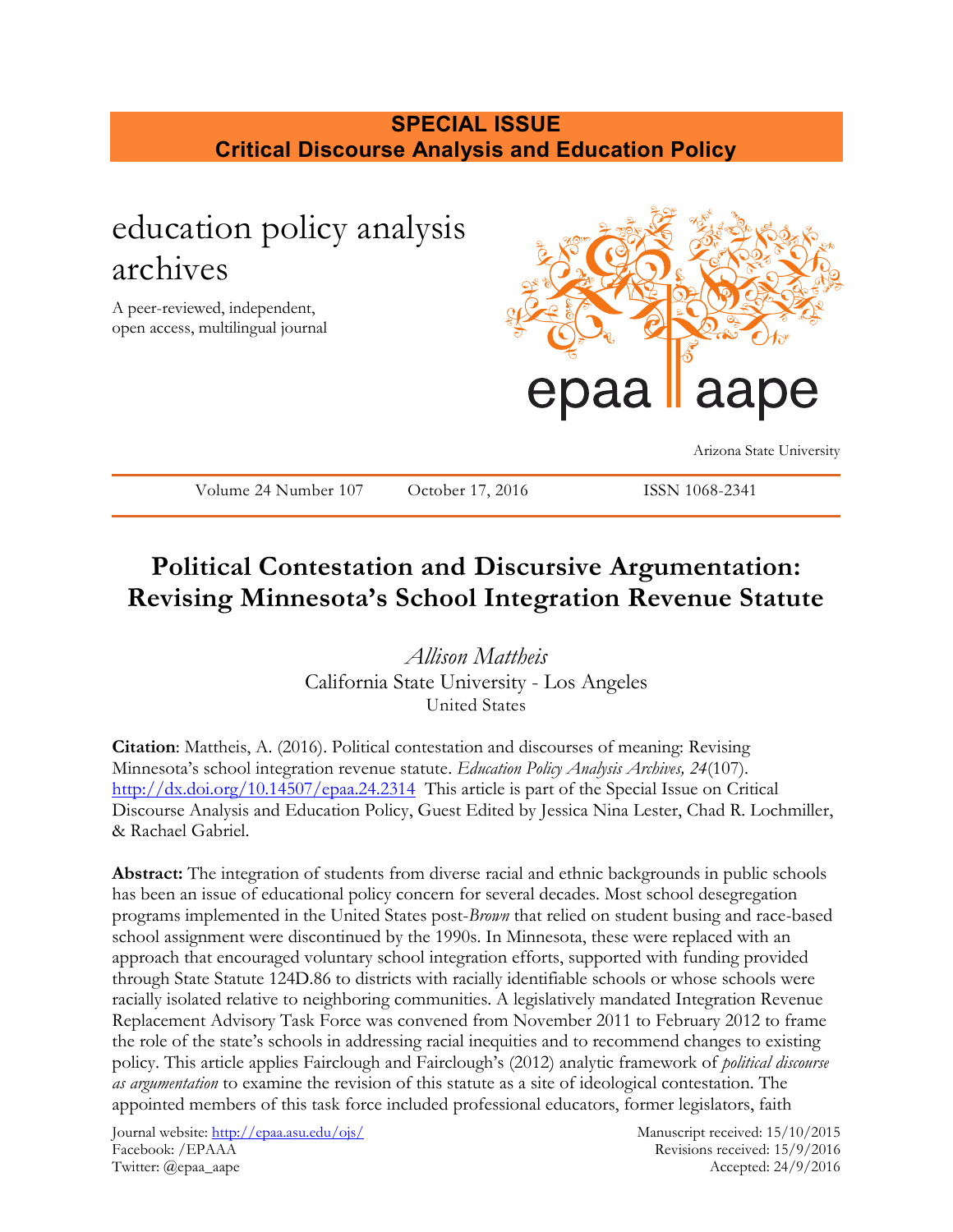leaders, and lawyers, and presented distinct epistemological beliefs regarding the purposes and roles of schools and of policy. Two competing claims for action were identified, summarized as "Bipartisan Compromise" and "Conservative Dissent." This analysis reveals the effect of underlying values on developing particular claims for action made by Task Force members, and connects these values to divergent understandings of the purpose of state educational funding and the outcomes that public schooling should achieve.

**Keywords**: Discourse analysis; practical argumentation; school integration and desegregation; democratic deliberation; Minnesota

## **Contestación política y discursos sienten: Revisar el estado de ingresos integración escolar de Minnesota**

**Resumen:** La integración de los estudiantes de diversos orígenes raciales y étnicos en las escuelas públicas ha sido un motivo de preocupación política educativa desde hace varias décadas. La mayoría de los programas de integración de las escuelas post-Brown que dependían de transporte escolar del estudiante y la asignación de la escuela basada en la raza se interrumpieron por la década de 1990. En Minnesota, que fueron reemplazados con un enfoque que alienta los esfuerzos de integración voluntaria de la escuela apoyado con fondos proporcionados por el Estado Estatuto 124D.86 para los distritos con escuelas racialmente identificables o cuyas escuelas fueron racialmente aislada de las comunidades de los alrededores. Un reemplazo de Integración de Impuestos Asesor Grupo de Trabajo se reunió del 11 2011 hasta febrero 2012 para enmarcar el papel de las escuelas del estado para hacer frente a las desigualdades raciales y recomendar cambios en la política existente. Este artículo se aplica un marco analítico del discurso político como argumentación (Fairlough y Fairlough, 2012) para examinar la revisión de esta ley como un lugar de cuestionamiento ideológico. Los miembros nombrados este grupo de trabajo incluyó educadores profesionales, ex legisladores, líderes religiosos y abogados, y presentan diferentes creencias epistemológicas en relación con los propósitos y funciones de las escuelas y la política. Se identificaron dos demandas que compiten por acción, que se resumen como "acuerdo bipartidista" y "desacuerdo conservadora". Este análisis muestra el efecto de los valores que subyace en el desarrollo de las reclamaciones de acción específicos realizados por los miembros del Grupo de Trabajo, y estos valores se conecta a las diferentes ideas de la finalidad de la financiación educativa del estado y los resultados que la educación pública debe lograr.

**Palabras clave:** Análisis del discurso; razonamiento práctico; la integración escolar y la desintegración; deliberación democrática; Minnesota

## **Contestação política e discursos de sentido: Revisão escola receita integração estatuto de Minnesota**

**Resumo:** A integração de estudantes de diversas origens raciais e étnicas nas escolas públicas tem sido um assunto de preocupação política educacional por várias décadas. A maioria dos programas de integração das escolas pós-Brown dependia estudante büsing e alocação de escola baseada em raça foram interrompidos na década de 1990. Em Minnesota, estes foram substituídos com uma abordagem que incentivou os esforços de integração escolar voluntária, apoiada com financiamento fornecido através de Estado Estatuto 124D.86 para os distritos com as escolas racialmente identificáveis ou cujas escolas eram racialmente isolado em relação a comunidades vizinhas. Un reemplazo de Integración de Impuestos Asesor Grupo de Trabajo se reunió del 11 2011 hasta febrero 2012 para enmarcar el papel de las escuelas del estado para hacer frente a las desigualdades raciales y recomendar cambios en la política existente. Este artigo apresenta uma estrutura analítica do discurso político e argumentação (Fairlough e Fairlough, 2012) aplica-se a discutir a revisão desta lei como um lugar de questionamento ideológico. Os membros nomeados desta força-tarefa incluiu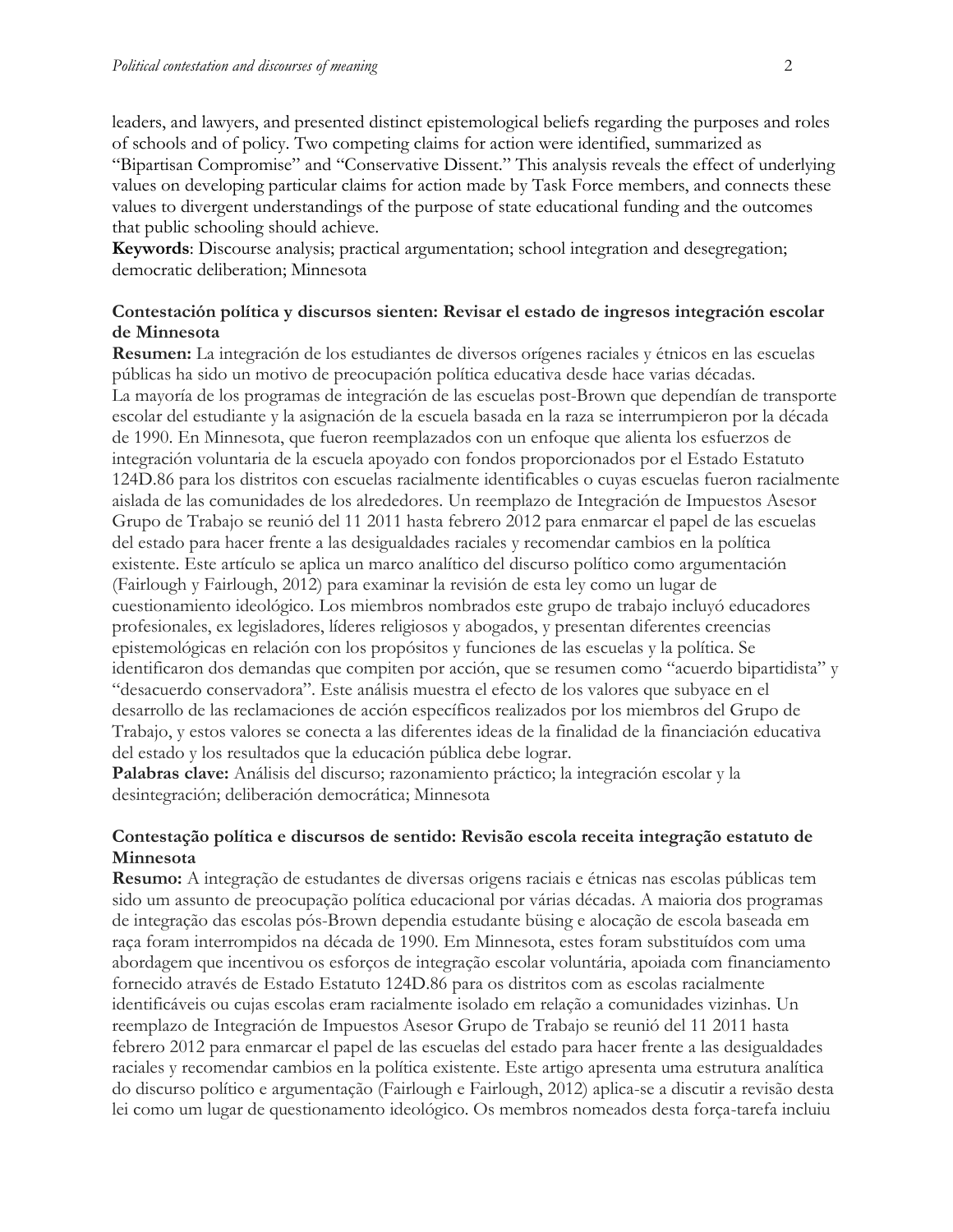educadores profissionais, ex-legisladores, líderes religiosos e advogados, e apresentou crenças epistemológicas distintas em relação às finalidades e papéis de escolas e da política. Foram identificadas duas reivindicações concorrentes para a ação, resumido como "acordo bipartidário" e "Dissent conservador." Esta análise mostra o efeito dos valores subjacentes ao desenvolvimento dos pedidos de ação específica realizada pelos membros do Grupo de Trabalho, e estes valores estão ligados às idéias diferentes de efeitos de financiamento educacional do estado e os resultados a educação pública deve alcançar.

**Palavras-chave:** Análise do discurso; argumentação prática; integração escolar e desagregação; deliberação democrática; Minnesota

## **Introduction**

Policies that address school desegregation (defined as responses to *de jure* separation of students in public educational settings by race or ethnicity) and integration (defined as the encouragement of schools to voluntarily and deliberately develop diverse learning environments) remain contentious more than fifty years after the *Brown v. Board of Education* U.S. Supreme Court decision. Over roughly the same period, "party sorting" as one facet of political polarization has become more pronounced (Fiorina & Abrams, 2008), and divisions between Democrats and Republicans have been studied as a key element of decision-making on social policy issues (see e.g., Fisher, Waggle & Leifeld's 2012 study of climate change debates). In debates over the use of state funds for particular educational purposes legislators tend to fall into a typical "left-right" continuum (Dar, 2012). This article investigates debates over school integration policy in the state of Minnesota as a site of ideological contestation.

Most school desegregation programs that were implemented in the United States post-*Brown* that relied on student busing and race-based school assignment were discontinued by the 1990s. In Minnesota, these were replaced with an approach that encouraged voluntary school integration efforts, supported with funding provided through a state statute. Following several calls from Republican lawmakers to repeal or rewrite the statute in the first decade of the  $21<sup>st</sup>$  century, a legislatively mandated Integration Revenue Replacement Advisory Task Force convened from November 2011 to February 2012 to frame the role of schools in addressing racial inequities and to recommend changes to existing policy. The text of the "charge" issued during a legislative special session in 2011 is presented in Figure 1.

The appointed members of this task force included professional educators, former legislators, faith leaders, and lawyers, who presented distinct epistemological beliefs regarding the purposes and roles of schools, and of policy. This article applies Fairclough and Fairclough's (2012) analytic framework of *political discourse as argumentation* to examine the revision of the Integration Revenue Statute as a power-driven deliberative process. In so doing I expand on previous work (Mattheis, 2016) that examined the iterations of specific statute language using a combined framework of critical discourse analysis and policy tools. These previous analyses focused on how including the troublesome mandate that "achievement gaps" be addressed by integration efforts (language added to the statute in 2010) represents an ahistoric erasure of decades of systemic racial discrimination. Here, I focus specifically on how such political goals are debated, explicated, and compromised at the state level through bipartisan processes of drafting and writing policy language that is later interpreted and implemented in local school districts in supposedly neutral ways.

In this article I first contextualize the study with literature examining the implementation of school desegregation efforts and the role of race and diversity in educational policy, explain the mode of critical discourse analysis employed in the analytic framework, and describe the Minnesota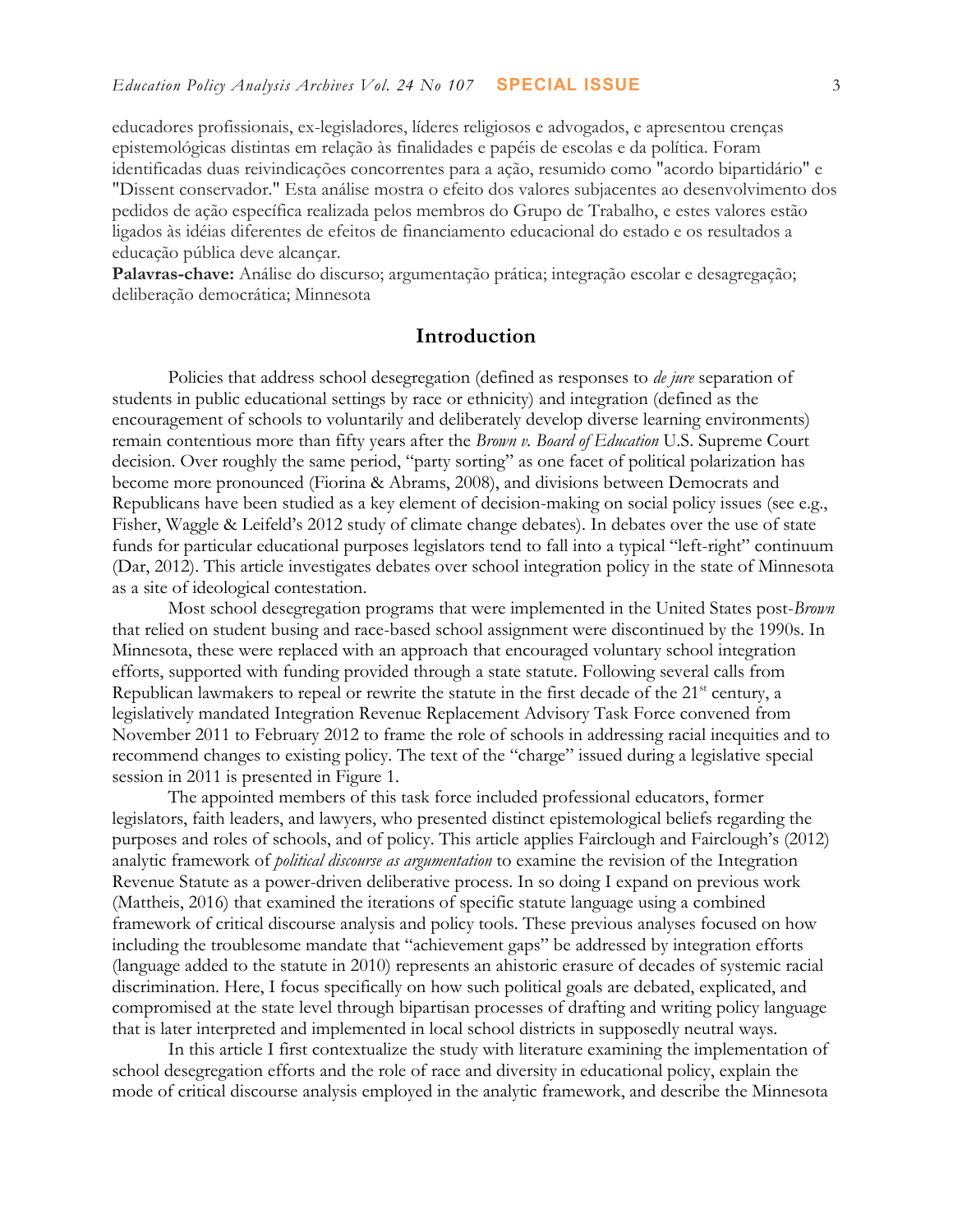context. I then present two competing claims for action that emerged, and describe how partisan political affiliations and different ideological understandings contributed to their development through Task Force deliberations. Implications for policy language and related practical implementation of new legislative Statute language are discussed in the concluding sections. Examining where policy language originates identifies another source of intervention for stakeholders interested in understanding—and disrupting—the implementation of inequitable educational policies.

#### Sec. 49. INTEGRATION REVENUE REPLACEMENT ADVISORY TASK FORCE.

(a) The commissioner of education must convene a 12-member advisory task force to develop recommendations for repurposing integration revenue funds to create and sustain opportunities for students to achieve improved educational outcomes. The advisory task force, among other things, must consider how districts may effectively narrow and close the academic achievement gap and foster academic success for students by:

- (1) pursuing specific academic achievement goals premised on continuous adapting of best teaching practices and efficient use of resources; and
- (2) identifying variables to show annual progress toward achieving student, school, and district goals for student's academic success.

(b) The funding allocation for the new program should ensure funding stability for districts between the current integration program and the new program. The money shall be used for the purposes recommended and forwarded by the task force and approved and appropriated by the legislature.

(c) The advisory task force is composed of: six members appointed by the commissioner of education, three members appointed by the speaker of the house, and three members appointed by the Subcommittee on Committees of the Committee on Rules and Administration. The commissioner must convene the first meeting of the task force and offer assistance to the task force upon request. Task force members must seek input from organizations and individuals whose expertise can help inform the work of the task force and must develop recommendations to improve the academic achievement of students.

(d) The commissioner, on behalf of the task force, must submit a report to the legislature by February 15, 2012, recommending how best to allocate funds previously allocated under Minnesota Statutes, section 124D.86, to achieve improved educational outcomes for students.

*Figure 1:* Legislative Charge to Create Task Force (S.F. No. 11, 2011)

## **Literature Review**

The political and social dynamics of school desegregation have been topics of debate and scholarly research for several decades. In this section I position this study in sociocultural policy studies literature, and then briefly summarize how changes in discursive focus from "desegregation" to "diversity" in educational practice have obscured racial equity goals in much of U.S. public schooling.

#### **Educational Policy Development in Sociocultural Contexts**

Shore and Wright (1997) have posited that anthropology offers a way to examine how government policies work (or don't) as instruments of governance, and how political discourse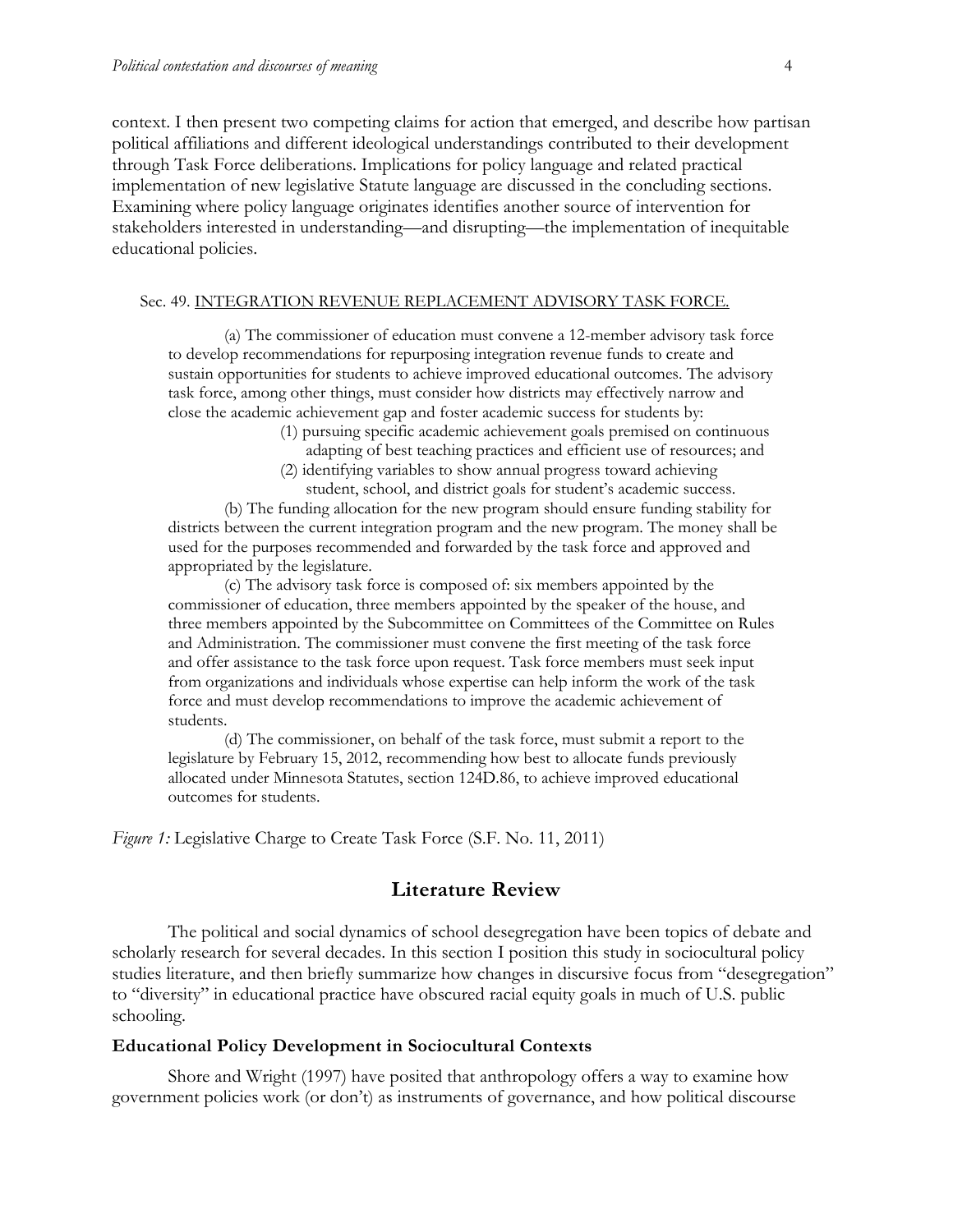constructs meaning around particular subjects (p. 3). They have further related policy studies and anthropology by connecting a focus in both areas on issues of "norms and institutions, ideology and consciousness, knowledge and power, rhetoric and discourse, meaning and interpretation, the global and the local," (Shore & Wright, 1997) and define policy as a concept or cultural phenomenon that can serve as an object of study. Educational policy research can also explain the mechanisms by which power is distributed, wielded, and maintained; sociocultural approaches can expose how hidden cultural assumptions drive the development of legislative mandates and their implementation. To understand the policy milieu in which local policies are deliberated and enacted, analysts must also attend to larger national shifts. DeBray-Pelot and McGuinn (2009) traced changes in federal political climates before and after the *No Child Left Behind* era, and noted that the contemporary education policy landscape has become increasingly complex. Previously identifiable ideological standpoints relative to educational policy have been disrupted, meaning that "interest groups and organizations can no longer afford not to put forward innovative proposals, forge coalitions, and actively communicate with members" (DeBray-Pelot & McGuinn, 2009, p. 39). It is within such a context that the appointed members of the Task Force—themselves representatives of various stakeholder groups with particular stances—were tasked with deliberating over the purpose of a state policy with pluralistic implications.

Frameworks more traditional to the realm of political science have also been used to identify the particular actors and issues that are at the heart of educational policy development processes. In the case discussed in this article, Mazzoni's (1991) construction of an arena model to bound the sites in which political interactions occur and decisions are made, for example, was useful in examining how power was exerted among Task Force members relative to school integration. Kingdon (1995) described three process streams that can be influenced by stakeholders interested in influencing social change through governmental means: problems, policy, and politics, and noted that "problem recognition is critical to agenda setting" (p. 198). This approach to examining processes distinguished between different types of influence exerted by actors in the policy stream; these actors include those in official decision-making positions, visible experts called upon to contribute to problem-definition dialogues, and hidden participants who are impacted by policy but whose voices are often unheard (Kingdon, 1995). In an application of Kingdon's model to an analysis of the role of state governors in agenda-setting for reading policies, Young, Shepley and Song (2010) identified within-government conditions that influence the political stream, including "turnover in positions, shifts in state and national mood, and organized political forces from both inside and outside of the government, including those with different political affiliations" (p. 9). The partisan tensions evident in Minnesota's state government at the time the Task Force was convened are therefore significant in examining the political context in which its charge was issued.

### **School Desegregation and Racial Integration as Persistent Sociopolitical Dilemmas**

Although federal Supreme Court decisions have been highly influential in shaping desegregation and integration policies across the country, school policies remain localized in many ways. State court decisions and legislative action have a stronger immediate impact on school district practices, although the precedent-setting nature of high-profile decisions such as *Brown v. Board of Education* (I and II, 1954 and 1955, respectively), *Milliken v. Bradley* (1974), and *Parents Involved in Community Schools v. Seattle School District No. 1* (2007) should not be overlooked. A return to neighborhood schools in many districts has resulted in swift resegregation, and the fact that housing policy has for decades limited the options of certain groups of people, notably African-Americans, implies that contemporary demographic patterns are not devoid of this racist legacy (Massey, 2007). Voluntary integration strategies, such as magnet schools and other choice options, have been less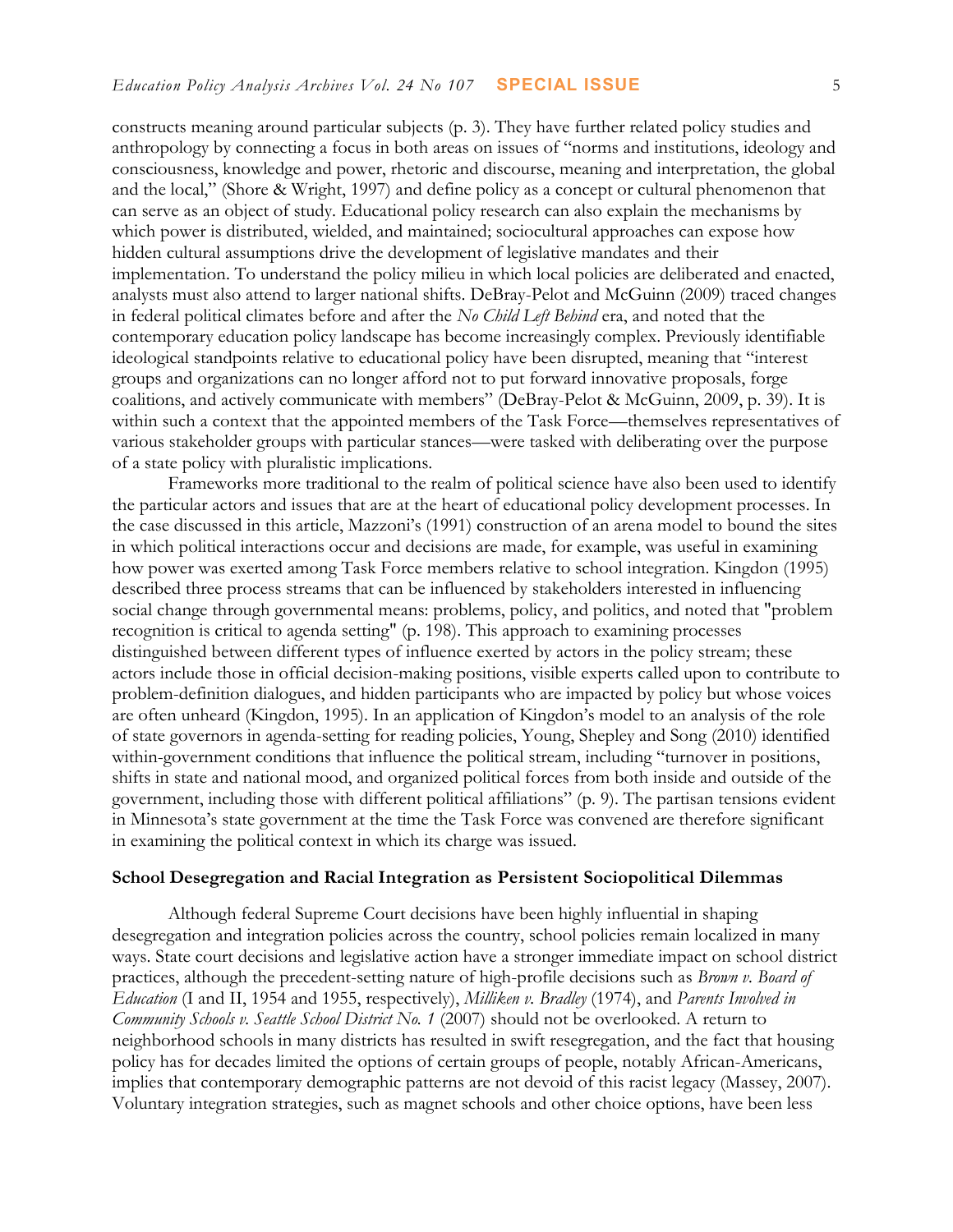effective than court-mandated busing programs which have been systematically dismantled in communities across the country (Tatum, 2007). Additionally, magnet school programs with longstanding community support that *have* been successful are threatened by transportation budget cuts and financial crises in many districts (Tefera, Siegel-Hawley, & Frankenberg, 2010). Federal policies advanced by the Department of Education promise additional funds to support the creation of new magnet programs, with potentially positive impacts on integration, but have also heavily promoted the establishment of charter schools, which have been found to be more segregated than traditional public schools (Tefera et al., 2010).

Diem (2012) specifically examined how many contemporary voluntary choice programs have used socioeconomic status as a proxy for race. That study found that although in certain cases a move to expand student characteristics and geographic measures used in school assignment programs can increase the nuance with which integration is considered, in other instances it serves to effectively erase the goals of interracial contact and mixing fundamental to previous desegregation policy goals (Diem, 2012). Relatedly, DeBray, McDermott, Frankenberg & Blankenship (2015) identified a range of uses of federal funds designed to promote the benefits of diversity in locally specific ways; some districts implemented programs that maintained race-conscious approaches, while others shifted focus. Carlson and Cowen (2015) investigated the impact of private school vouchers as another type of voluntary choice program. They found that although students in the most socioeconomically and racially segregated parts of Milwaukee were most likely to participate in the voucher program, these students were also the most likely to leave. In an examination of jurisdictional sorting processes that impact local policies, including education, Bischoff (2008) identified relationships between residential racial segregation and political fragmentation. Although underlying mechanisms for such segregation and sorting are complex, clear connections exist between racially isolated neighborhoods, segregated schools, and political processes.

Other research has clearly tied the use of certain types of discourse to racial ideologies and interpretations of diversity in school policy. In her framing of "school desegregation as social justice," specifically for Black students, Horsford (2016) described the issue as one that mirrors broader "competing racial views and interests regarding educational equality and opportunity" and "inherent complexity as a proxy for public opinion on race and education in America" (p. 6). Diem, Welton, Frankenberg & Holme (2016) identified how demographic changes in suburban school districts led to the adoption of racialized discourses by administrators and policymakers who utilized terms like "socioeconomic status," and "cultural difference" in place of those specific to racial and ethnic identity. Similarly, Turner (2015) found that programs designed to improve educators' capacity to address changing demographics in Wisconsin used a variety of terms to describe the target of their goals, including "racial inequality," "poverty," and "cultural difference." In their comparison of how diversity was viewed differently in Jefferson County, Kentucky and Wake County, North Carolina in the context of changing desegregation policy contexts, Frankenberg, Diem & Cleary (2016) found that many stakeholders viewed school achievement and diversity as competing goals, rather than complementary objectives. Based on case studies of the "race-neutral" student assignment strategies employed in these two districts along with practices in Boston, Massachusetts, McDermott, Frankenberg & Diem (2015) supported Bonilla-Silva's (2010) critique of supposed "colorblindness" as a form of reinforcing, rather than confronting, pre-existing racial exclusion. Additionally, Frankenberg et al. (2016) have shown how the failure of many decision makers to recognize the changing multiracial character of communities provides evidence of how larger social contexts impact school policies and practice. How local school districts, communities, and states respond to—or resist—these demographic changes often reflects underlying commitments to advancing equity or to maintaining advantages for White, middle class students at the expense of others.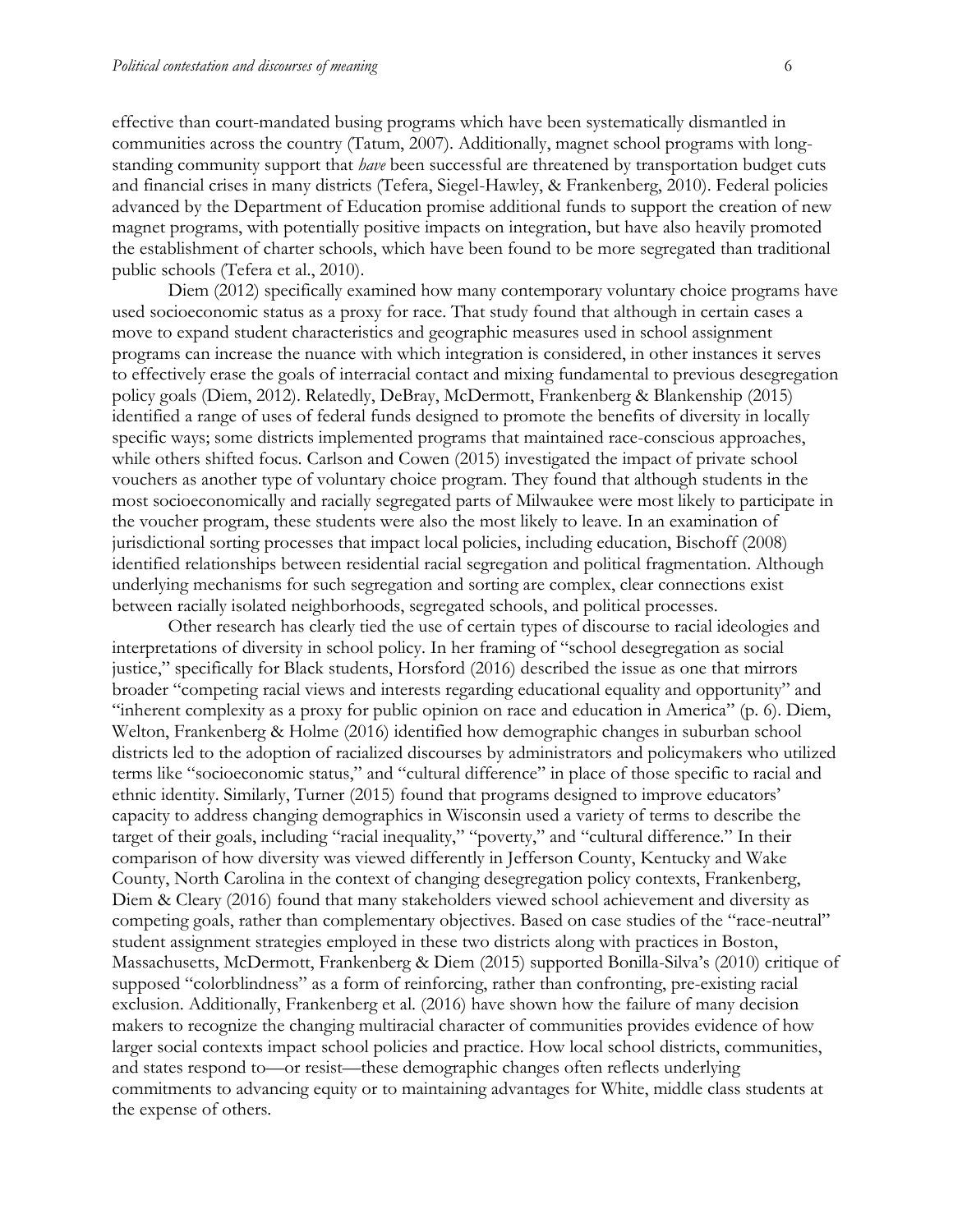In the next section I describe the theoretical approach used to guide this investigation of discourses of school integration policy and community diversity in Minnesota, and then situate the study in a particular local and temporal context.

## **Conceptual Framework: Political Discourse(s) as Argumentation**

Critical discourse analysis (CDA) as applied to critical policy studies provides a way to focus specifically on language as a mediating practice that reveals how power imbalances persist in public institutions. In focusing on the contextualized behavior of actors in political processes, and how they are constrained or enhanced by institutional structures, Fairclough and Fairclough (2012) adopt van Dijk's (1997) proposition that political discourse is focused on the reproduction and contestation of political power. Gee (1999) has defined discourse as "language-in-use" and claims that it is always "political" in the sense that people use language to express perspectives on how social goods ought to be distributed (p. 2). Fairclough (2001) has similarly defined discourse as the use of language in social contexts, and clarified the dialectic relationships between semiotic modalities and other expressions. Politics is defined by Fairclough and Fairclough (2012) as "most fundamentally about making choices about how to act in response to circumstances and events and in light of certain goals and values" (p. 11). This definition echoes traditional conceptualizations of politics in education as the authoritative allocation of values (Easton, 1965) and value-based authoritative struggles (Wirt & Kirst, 1992) but with a distinct focus on the power of discursive transmissions, not only on positional authority. Fairclough and Fairclough (2012) suggest that such analyses can move beyond an acceptance of the adversarial character of political deliberation and also show how institutional practices can be designed to develop cooperative decision-making (p. 21). Bacchi (2000) has challenged scholars who apply discourse analysis to policy to include explicit theorizations of power in their work in order to open space to affect social change, rather than just engage in deconstructions of language. Considered together, these authors provide useful definitions of what discourse *is*, offer ways to consider political discourse as a particular form of social communication, and emphasize that critical discourse analysis is necessarily tied to transformative goals.

In seeking a way to apply CDA to policy analysis and, in particular, political debates over policy meaning and actions, Fairclough and Fairclough (2012) have proposed a focus on practical argumentation. This approach identifies five "premises" present in political discourse as the basis of any such analysis: 1) the Value premise, in which underlying priorities and concerns are identified; 2) the Goal premise, where possible and desirable alternative future states of affairs are construed; 3) the Circumstantial premise, through which existing states of affairs are represented and problematized in particular ways; 4) the Means-Goal premise, which takes a conditional form relating actions, goals, and values, and 5) the Claim premise, in which an actor advocates for the pursuit of a particular course of action (Fairclough, 2013). The first of these, the Value premise, is most clearly connected to van Dijk's (2006) conceptualization of ideology as based in collectively constructed belief systems. Political party affiliation can be seen as one expression of ideology, as can other ways that fundamental, axiomatic assumptions that "control and organize other social beliefs" are expressed as general cultural values (van Dijk, 2006, p. 116)

Ideological differences do not always imply complete opposition, however; Fairclough and Fairclough (2012) emphasize that politics as action should be "understood against the background of human institutional reality, and the possibilities it offers agents to work towards the cooperative resolution of conflict" (p. 18). The outcomes of the Task Force activities discussed in this article do not suggest that compromise can only come about when one set of ideological proponents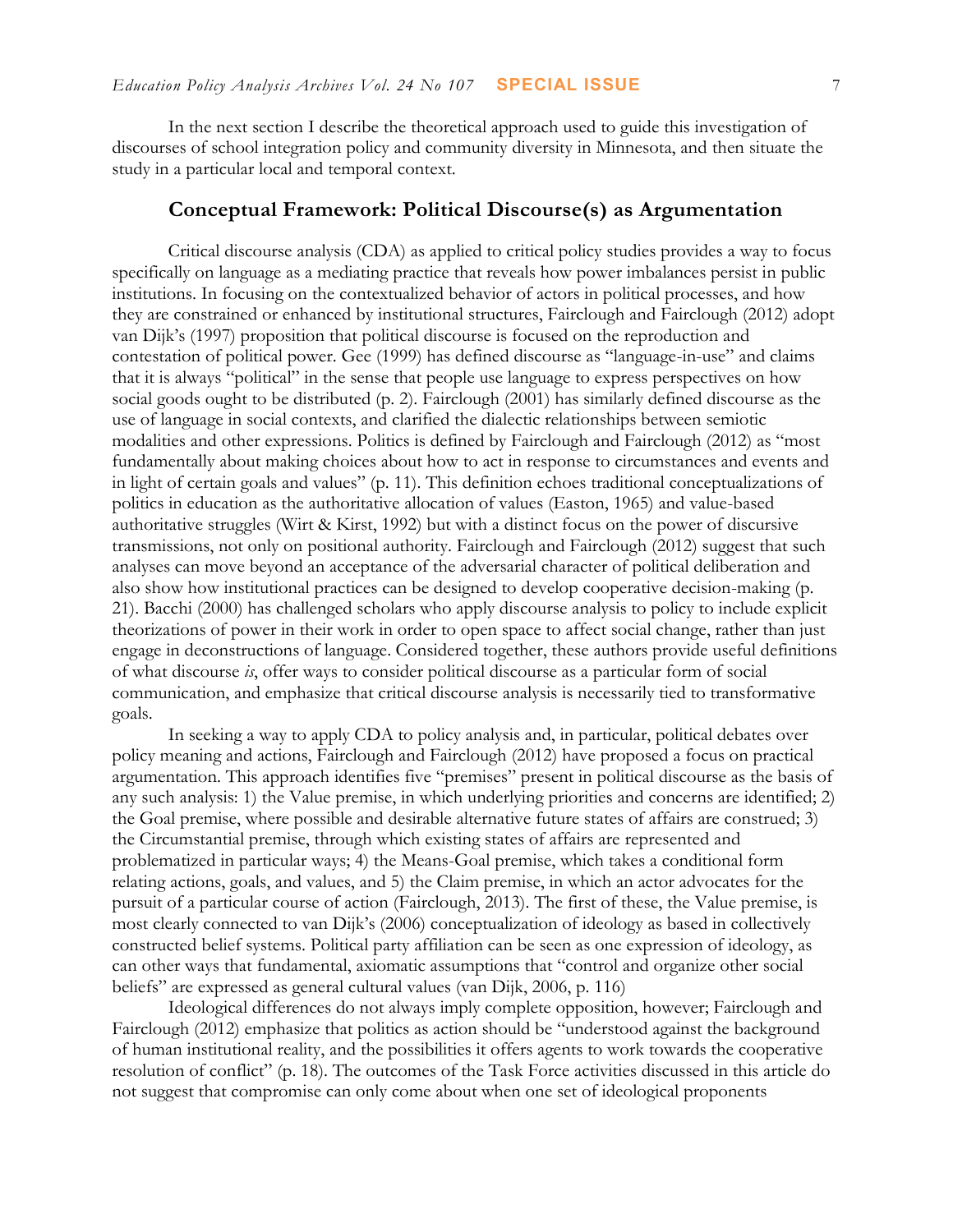overpowers another; they instead emphasize how shared social experiences can result in new understandings with practical results (despite the sociocognitive stability of many ideological beliefs, per van Dijk, 2006). As Fairclough and Fairclough state:

People's arguments are based on different but often reasonable values and value hierarchies (normative priorities), which often turn out to be hard or impossible to reconcile, and political deliberation has to find ways of dealing with these differences, while democracy has to set up institutions that can accommodate them  $(p. 21)$ .

A critical political discourse analysis examines how argumentation functions within deliberative democratic processes, while acknowledging that existing social inequalities mean these processes are not as truly democratic as those in power would like stakeholders to believe. Examining how these inequalities are expressed during deliberation in practice is a step in making power asymmetries identifiable, with the goal of taking "politics in a more democratic direction" (Fairclough & Fairclough, 2012).

# **Study Context**

## **History of Minnesota's Integration Revenue Statute**

State funding for a variety of integration initiatives, ranging from student-specific programming to teacher cultural competency development, has been available through Minnesota State Statute 124D.86, titled "School Desegregation/Integration<sup>1</sup>" since 1997. This statute is affiliated with Minnesota Administrative Rule Chapter 3535, Equal Opportunity in Schools, and the Minnesota State Department of Education is responsible for enacting these policies. In 2010, new statute language was adopted which functioned as something of a compromise between those who felt integration funding would be better spent as additional revenue for school districts with educational improvement needs, and those who argued for the maintenance of desegregation efforts. The Rule remained unchanged. The language of the Statute when the Task Force was convened stated:

The revenue must be used for students to have increased and sustained interracial contacts and improved educational opportunities and outcomes designed to close the academic achievement gap between white students and protected students as defined in Minnesota Rules, part 3535.0110, subpart 4, through classroom experiences, staff initiatives, and other educationally related programs, consistent with subdivision 1b. (Minnesota State Statute 124D.86, 2010)

#### **Demographics and Racial Makeup of State, Legislature, and Task Force**

Population changes have a clear impact on the way social policies are developed, interpreted, and implemented; the Task Force, in fact, invited Minnesota's state demographer, to present relevant information to the group. Data from the 2010 U.S. Census show clear trends toward increasing diversity in the country as a whole. Minnesota is also diversifying (McMurry, 2001, 2009) but remains less racially and ethnically diverse overall than national comparisons—85% of state residents identify as White (U.S. Census, 2010). Gillaspy (2011) showed, however, that the schoolage population of the state is significantly more diverse in terms of race and ethnicity than older groups—over 30% of the under age 4 population were classified as members of "racial/ethnic minority" groups. Some parts of the state are already more diverse than others; about 25% of

 $\overline{a}$ 

<sup>&</sup>lt;sup>1</sup> Terminology used in State Statutes and Rules.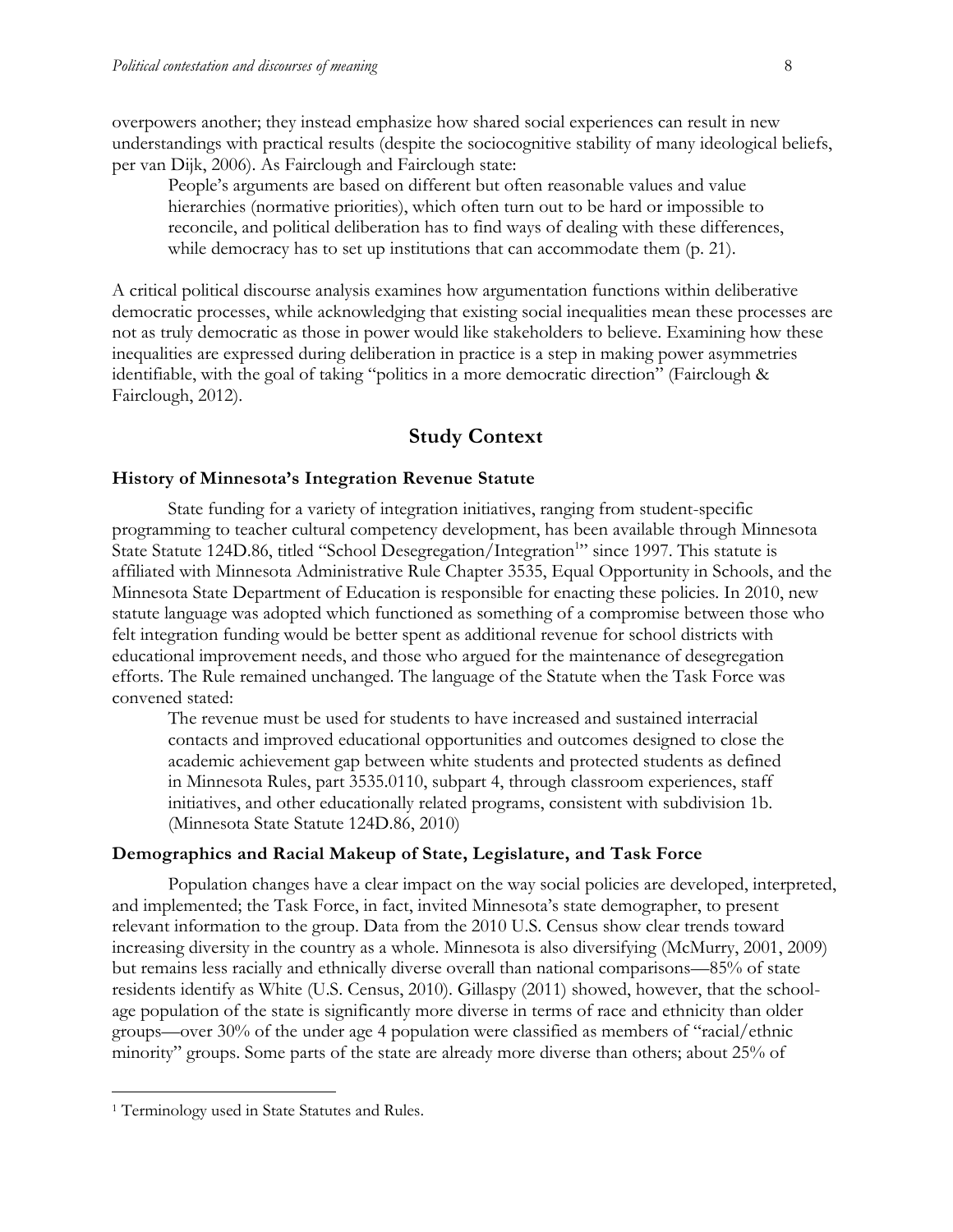residents in the metropolitan area of Minneapolis and St. Paul are people of color, and the more rural southern part of the state has the highest number of people of color by region (MN Compass, 2015). A recently released report from the Minnesota State Demographic Center (2016) attempts to provide a clearer picture of the identities of residents typically summarized in five broad categories of race and/or ethnicity (American Indian, Asian, Black, Hispanic, White). Using data from the American Community Survey, the authors of this report constructed 17 "cultural groups" that provide a more nuanced description of the identities of Minnesota residents: Dakota, Ojibwe, Asian Indian, Chinese, Filipino, Hmong, Korean, Lao, Vietnamese, African-American, Ethiopian, Liberian, Somali, Mexican, Puerto Rican, Russian, and White.

Legislator identities are also important to consider when examining policies that explicitly address racial segregation and integration; summary data of Minnesota elected officials' racial and ethnic identities are, however, difficult to find. Profiles of the state Senate and House of Representatives detail the gender, age, education level, and occupation of their elected members, but racial categories are notably absent (House Profile, 2012; Senator Demographics, 2016). A report sponsored by the National Council on State Legislatures and the Pew Research Center suggests that less than 35% of elected officials in Minnesota are women, and less than 5% are racial or ethnic minorities (Kurtz, 2015). Perhaps in an acknowledgment of this disparity between lawmakers and the general population, those in charge of appointing members to the Task Force made an effort to convene a diverse group of people. Of the twelve people who served on the Task Force, five were White, four were Black, two were multiracial, and one was Latino.

## **Methods**

In this section I describe how data were collected from Task Force meetings and other relevant sources, and review the elements of Fairclough and Fairclough's (2012) approach to discourse as argumentation that were used as an analytic lens. The following section presents two competing claims for action identified from the data using this approach.

As described by Fairclough (2013), "social practices 'mediate' the relationship between general and abstract social structures and particular and concrete social events; social fields, institutions and organizations are constituted as networks of social practices" (p. 179). Here I examine conflicting ideas expressed in school integration discourse to illustrate how education is one such institution impacted by policy practices. The political party affiliations (whether explicit or implicit) of the Task Force members referenced more abstract social structures, while their professional roles and participation in the Task Force meetings were concrete behaviors and events that can be examined.

## **Data Sources**

Eight task force meetings were held at the Minnesota State Capitol and Department of Education main offices in December 2011 and January 2012, and included invited presentations from a range of stakeholders. As part of a larger study examining school integration policy in Minnesota, I attended four of the six meetings in which public testimony was heard by invited experts and during which discussion about the existing statute took place in person (the first meeting involved a review of the legislative charge and establishment of procedures; the final involved the presentation of the final report to be delivered to the legislature). I made audio recordings of the meetings I attended using an iPad app called AudioNote (AudioNote, 2016) that allowed for simultaneous note taking with timestamps. These were combined with ethnographic field notes to capture the physical dimensions (seating choices, facial expressions, indication of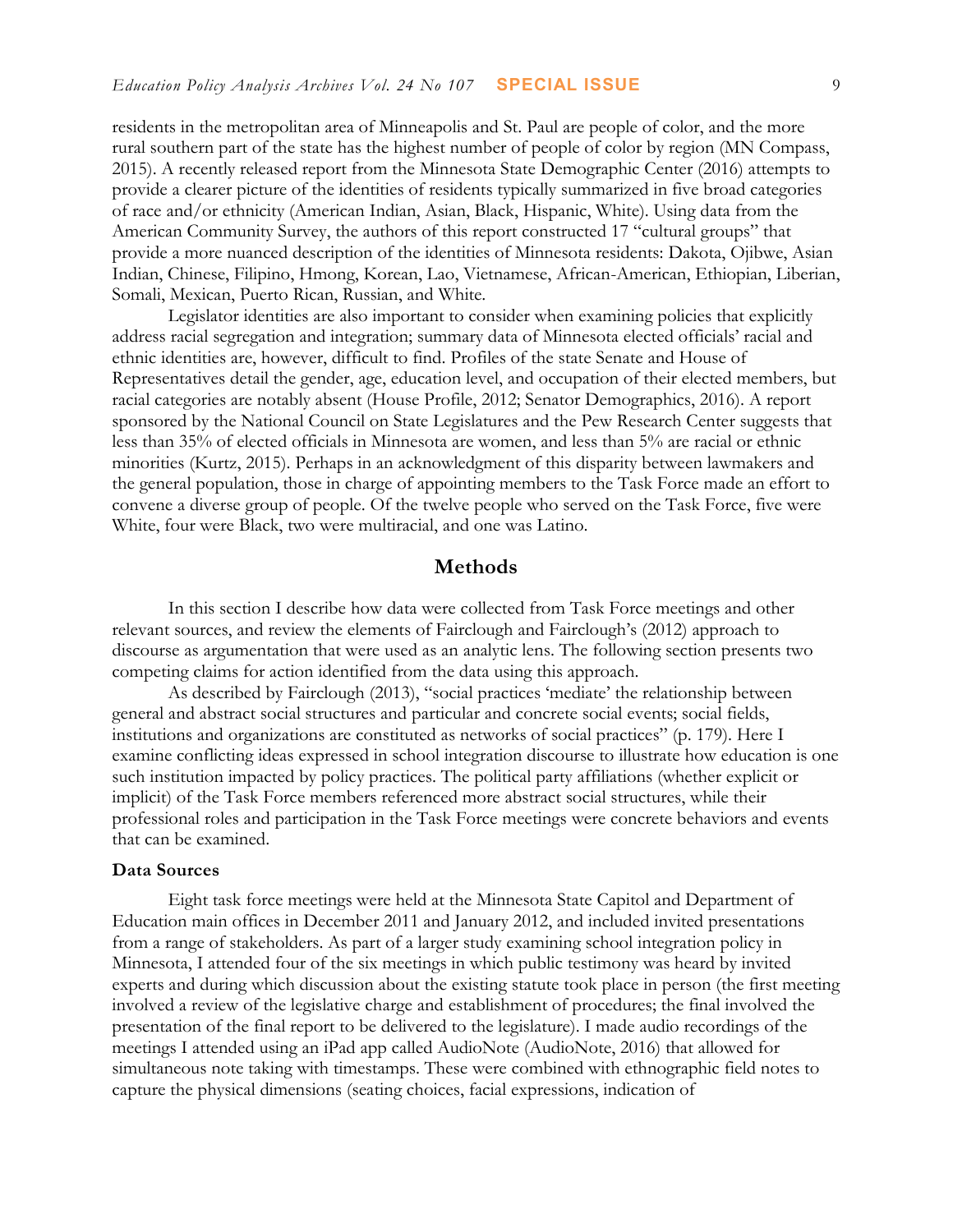attention/inattention) of participants' interactions with one another and attendees in an effort to capture a more holistic description of events that occurred during the meetings. Additional documentation and supplementary data were collected through meeting minutes and copies of testimony and presentations from guests (available through the MDE website), notes from individual interviews I conducted with three of the Task Force members, and observation of related hearings of educational policy and finance committees at the state legislature. This combined corpus represents a particular "text" for analysis of state level debates and discussions over the value of diverse learning environments, and the role of government in constructing particular educational opportunities.

#### **Modes of Analysis**

Fairclough and Fairclough's (2012) presentation of political discourse as practical argumentation was used to analyze the data described above. In this case, the legislative charge posed to the Task Force can be framed as a mandated call to the appointed members to engage in practical argumentation. A brief explanation of the factors that make up this approach to discourse as argumentation are listed briefly below:

Values Premise: Agents identify what is of meaning or concern in a given situation; Goal Premise: Agents' goals are viewed as future states of affairs compatible with concerns;

Circumstances Premise: basis for action that can include institutional or socially constructed facts; describes a problem to be solved

Means-Goal Premise: proposal of a relationship between an action that will presumably take Agent from Circumstances to Goals in accordance with Values.

Claim for Action: Statement of what Agents ought to do that follows from the Premises

The authors' framework for identifying and linking these five structures that comprise key elements of practical arguments (Fairclough & Fairclough, 2012, p. 45) is recreated in Figure 2 (next page).

This framework was used to identify specific competing "claims for action" that resulted from the Task Force's deliberations. The final task force report, which relayed recommendations to the legislature, was analyzed to identify a consensus claim for action. A competing claim for action was identified from two minority reports, appended to the submitted recommendations. I reviewed recordings of meetings aurally and made note of specific instances in which participants made valuebased statements that were linked to means-goal constructions. Field notes provided additional insight into cooperation and competition expressed among members of the group, and the presentations of invited guests were reviewed for content that aligned with ideological viewpoints expressed by particular Task Force members. I used cross-comparison of these different data sources to establish reliability in my identification of different members' points of view on particular topics, and to ensure validity in the overall examination of the discursive nature of the Task Force's activities.

As Fairclough and Fairclough (2012) describe, "practical arguments are often problemsolution arguments" and "the conclusion of a practical argument is a practical claim or judgment about what we should do, what it would be good to do, or what the right course of action is" (p. 11). In the next section I use this framework to present analysis of particular moments of argumentation that resulted in compromise and conflict among members of the Integration Revenue Replacement Task Force. By examining the elements of practical arguments explicated by Fairclough and Fairclough, I clarify the effect of underlying values on developing particular claims for action made by Task Force members relative to their understandings of the purpose of state educational funding and the outcomes that public schooling should achieve.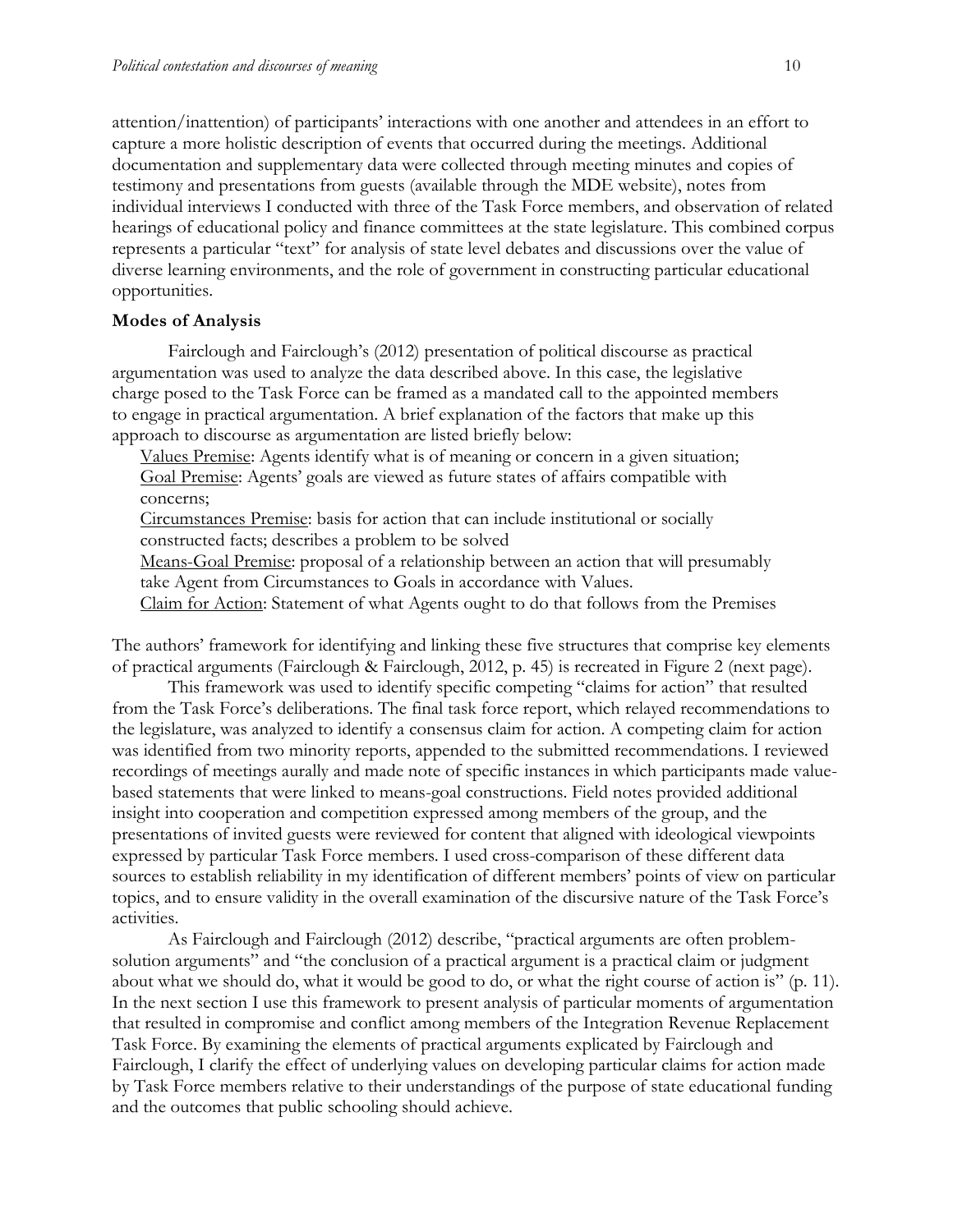

*Figure 2:* Fairclough and Fairclough's (2012) proposal for the structure of practical arguments (from Figure 2.1, p. 45)

# **Task Force Outcomes**

Analysis of the texts involved in the Task Force activities revealed clear distinctions and differences in perspectives relative to what participants understood to be the purpose of integration revenue specifically, and state funding for education more broadly. These divergent perspectives are fundamentally tied to differences in what is understood as integrated education, and what benefits are to be gained by learning in diverse environments. Using the framework proposed by Fairclough and Fairclough (2012), two competing arguments were identified in the corpus of text reviewed. The two resulting "Claims for Action" are outlined in Figures 3 and 4 and explained in more detail in this section.

Despite an ostensible commitment to improve a failing program, the state concentrated all its activities into organizing Task Force meetings at the state capitol building in St. Paul and Minnesota Department of Education headquarters; no additional data were collected through on-site observation of school districts around the state and only a handful of practicing educators were invited to testify before the task force. This approach emphasized how the conversation and debate around school integration was clearly situated in the official decision-making realm of the political stream of the policy process (per Kingdon, 1995). From the outset, many outside observers were skeptical of the Task Force's charge—to come up with a plan that could be agreed upon by a majority of the appointees, despite their obvious differences in experience, perspectives, public roles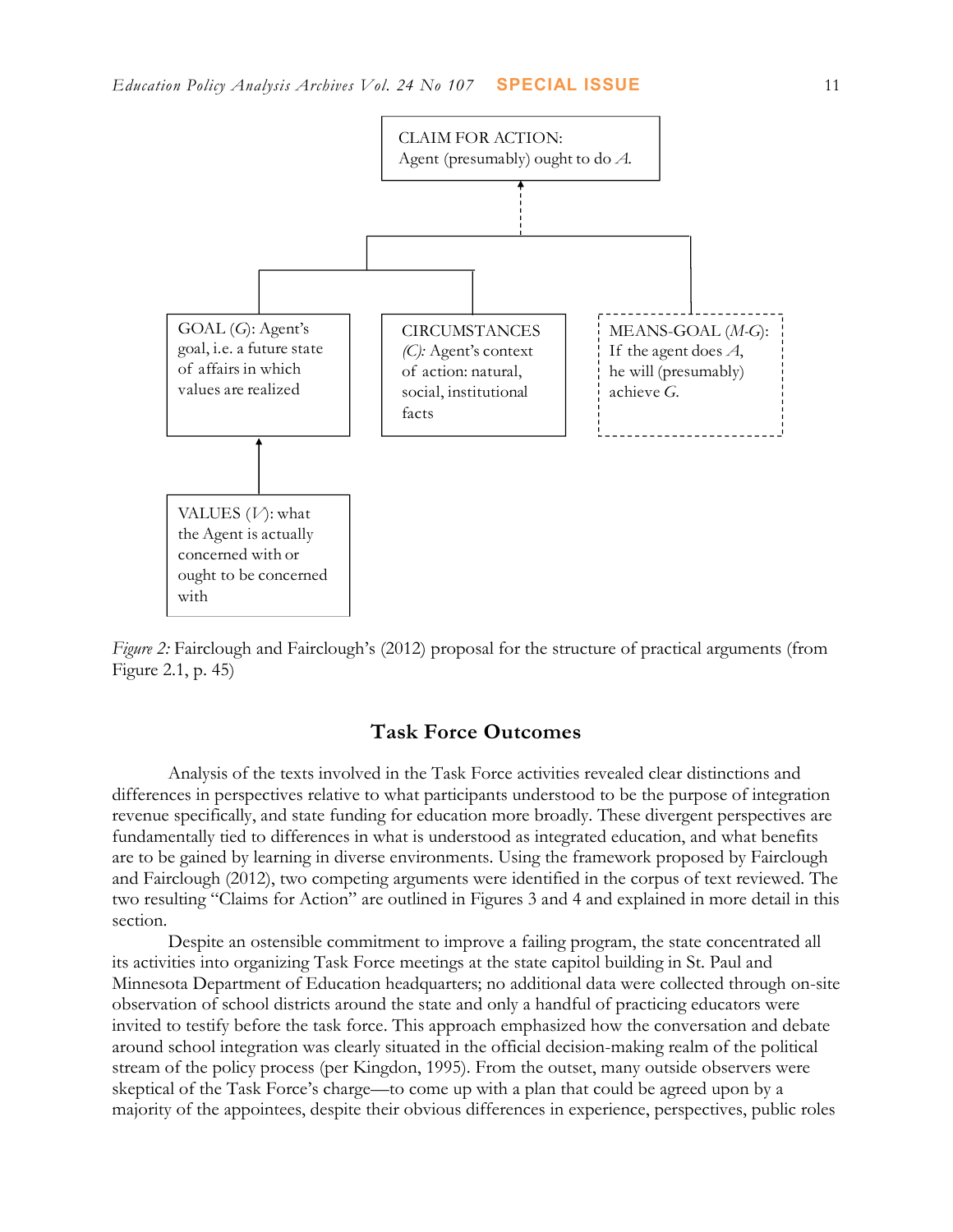and in many cases, publicly promoted ideological commitments. The educational expertise of the appointees also varied greatly. The state Commissioner of Education was herself an appointee of the sitting governor, a Democrat. The people she in turn appointed to the Task Force were current or former practicing educators (a former teacher and current district equity coordinator, a retired principal, and a former superintendent) or had held elected office as either a state legislator or a school board member. All of these six participants had been directly involved in the establishment or implementation of integration policy at the state or local level. Republican leadership controlled both the state House of Representatives and Senate; these bodies' six appointees were all individuals with long-term interests in education, but varied levels of formal involvement. Although these participants included a state senator with experience serving on the Education Policy Committee and a school board member from a suburban district, there were also two appointees known for their vocal and highly public commitment to conservative points of view relative to social issues. During its first meeting, the members of the Task Force elected two chairs: one who was appointed by the Commissioner of Education and one by the House of Representatives. Although many of the participants chose not to directly link themselves to one party or the other, partisan references were frequent on the part of observers and participants during the Task Force proceedings.

#### **Claim for Action: Bipartisan Compromise**

The final "Task Force Recommendations" document lays out a four-point plan for statute revision and policy implementation, accompanied by a brief description of suggested guiding fiscal principles. This document was approved by 10 out of 12 members of the Task Force, including all six of the Commissioner's appointees, all three of the Senate appointees, and one appointee from the House of Representatives. Evidence of compromise is present not just in the majority approval achieved by the group, but also in the language that is included in the final report. Strong partisan positions had been stated in legislative proceedings related to the Statute for several years prior to the Task Force convening, with Democratic representatives arguing strongly for maintaining a focus on integration as related to race and socioeconomic status, and Republicans arguing for a shift in focus to student achievement and academic skills. Both perspectives can be found in the final report.

The Claim for Action represented by the final Task Force recommendations report can be summarized as one that acknowledges both the background of the Integration Revenue Statute and a history of inequity in Minnesota, as well as the need for change. The report urges the legislature to maintain a funding stream that is targeted for integration (approximately 100 million dollars of the overall education budget) and that would promote educational practices that address racial disparities and engage students, parents, and community members from underrepresented communities. The report also, however, included goals for developing evaluation metrics to be implemented by MDE including student achievement measures based on standardized test scores and financial consequences for districts that do not make adequate progress toward goals. An important aspect of language that is *not* included in the report is reference to "achievement gaps." The avoidance of the use of this term is deliberate and intentional, and points to the discursive importance of the document in broader educational policy. Overall, the bipartisan compromise represented in the report's claim for action presents a vision of schools that model a pluralistic society and empower students from all backgrounds. Objectives that include promoting success by identifying unique needs of particular groups of students and diversifying the pool of educators in the state clearly connect integration revenue to understandings of identity based on race and ethnicity.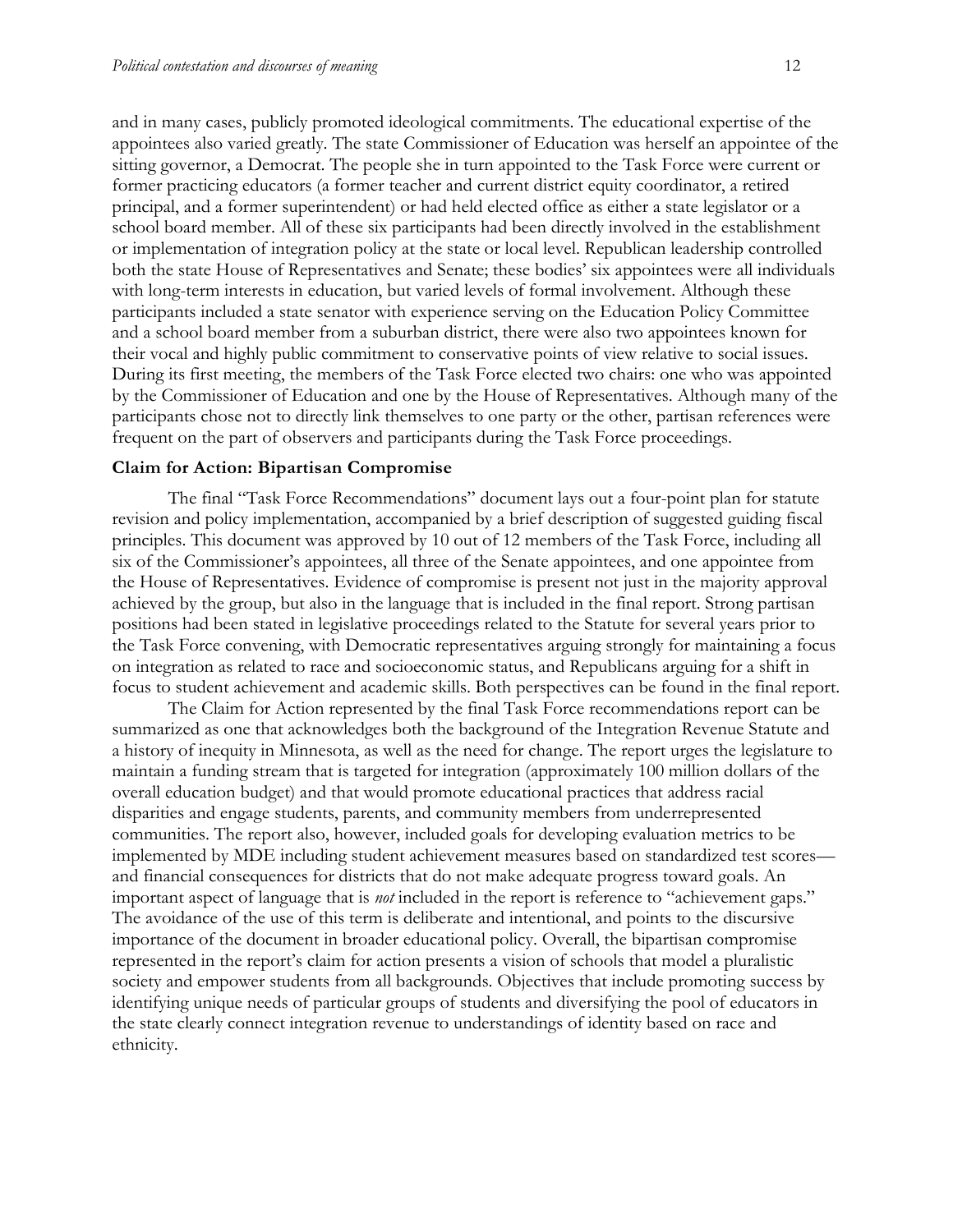

*Figure 3:* Claim for Action: Bipartisan Compromise

## **Claim for Action: Conservative Dissent**

Two of the Task Force appointees from the House of Representatives did not vote to approve the final recommendations and instead appended their own "Minority Reports" to the document. One of the dissenting perspectives was presented by a co-chair of the Task Force, House of Representatives appointee Peter Swanson. Swanson, an attorney from an inner-ring suburb of Minneapolis, had earlier presented a draft proposal to the group on January 24, 2012, and a "reaction to draft policy and fiscal recommendations" document on February 7, 2012, that identified specific areas of concern and objection relative to co-chair Scott Thomas' alternative proposal. Despite discussion of these documents at Task Force meetings, he was not satisfied with the final proposal and voted against it. He wrote that he dissented "reluctantly, as I do believe the majority report represents improvements over the current system" but that he believed "there are too many details left open to interpretation that could ultimately undermine the great work of the task force." Katherine Kersten, another House of Representatives appointee affiliated with a local right-wing organization, was the other dissenting opinion. Given her frequently expressed objection to any use of the term "integration" in revenue statutes and any race-based policies in general, this vote was unsurprising. Unlike Swanson, who made it clear through his leadership and communication with others throughout the time the Task Force was convened that he sought a bipartisan approach, Kersten arrived with a deep-seated ideological commitment to conservative principles that she applied in an unwavering manner.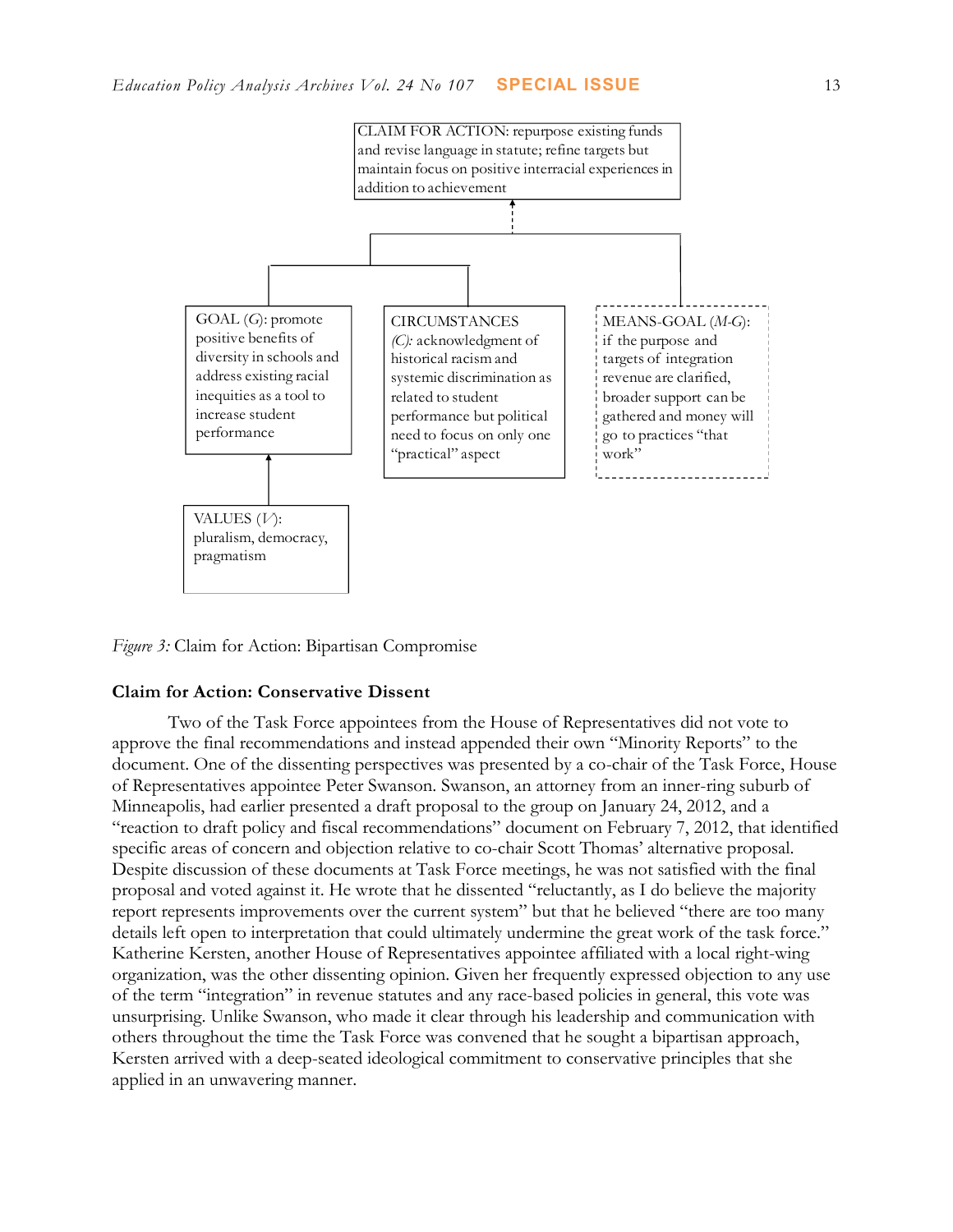The two Minority Reports issued by Swanson and Kersten present an alternative claim for action that was expressed during the Task Force's deliberative process. Despite the differences in how the two members expressed their conservative perspectives and their flexibility in considering other points of view, similar ideological underpinnings are represented in their dissents. Fundamentally, they believe that funding targeted toward education should focus exclusively on achievement, and that policies that address inequities based on race and ethnicity are representative of government overreach and violate personal liberties. This contrasting argument proposes that integration revenue be repurposed as achievement revenue exclusively, and focuses on meeting efficiency goals defined as increased performance on assessments of students' academic skills, regardless of background.



*Figure 4:* Claim for Action: Conservative Dissent

# **Discussion: Integration Discourse(s) and Argumentation**

Examining the formation of the two competing arguments outlined in the previous section reveals additional aspects of contextual social meanings that are evident in discourse. In this section I explore themes that clarify the role of ideological affiliations and understandings in political argumentation about integration revenue, and identify particular points of tension among members of the Task Force. These excerpts from documents and in-person deliberations serve to illustrate the components of Fairclough and Fairclough's model of political discourse as argumentation.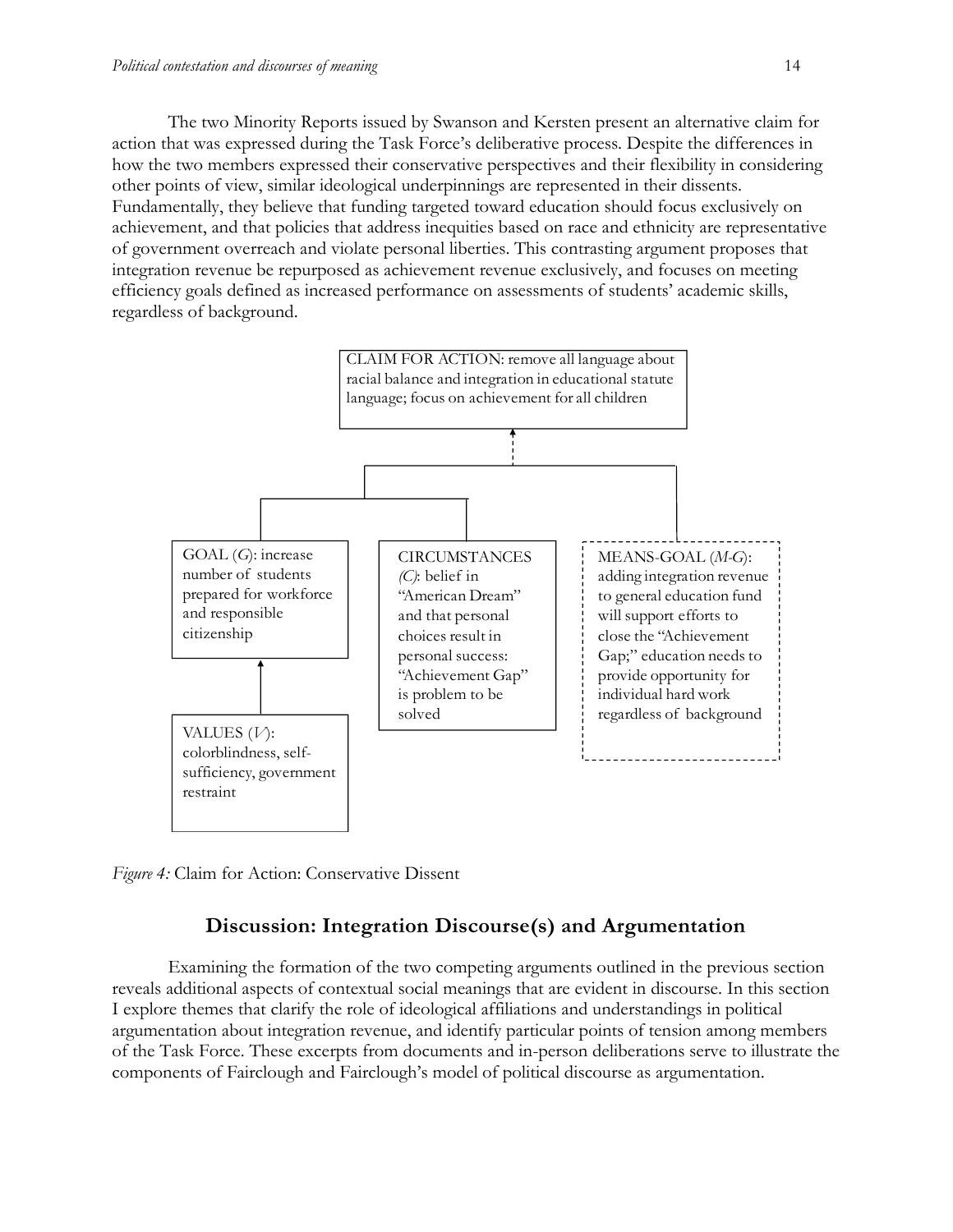#### **Regional Variation in Defining "D**i**versity"**

Several members of the Task Force remarked on how participating in the meetings contributed to their own learning about the differences in communities across the state. These references to geographic variation reflected another key factor in partisan politics, as voting patterns and party affiliation tend to differ across states and regions. Although Task Force membership was divided between six Democratic appointees and six Republican appointees, geographic representation did not fall along these lines. Of the 12 members, five were from the Twin Cities of Minneapolis and St. Paul, two were from inner-ring suburbs that bordered these cities, four were from outer-ring suburbs or exurbs, and only one was from far outside the Twin Cities Metro Area. Given that about half of Minnesota's total state population is located within the Metro Area, the committee membership was skewed toward the urban center. At times, participants took obvious care to address issues in ways that acknowledged the differences in school experience and programming that were a function of geography and community size, rather than use of integration funding specifically. They also invited speakers who described inter-district collaboratives of rural school districts and contrasted the practice of those partnerships with similar collaboratives in the Metro Area.

At the beginning of the January 10, 2012 Task Force meeting, members were asked to summarize what they had learned so far. Three participants' statements emphasized the value of sharing information across regions and different parts of the state. The quotations selected here use Minnesota-specific phrasing to reference the urban Twin Cities region and more rural areas. Betty McAllister, a Task Force member from the southwestern corner of the state noted:

I've learned a lot particularly about the Metro, because that's not my personal experience. It seems to me that—in Worthington for instance where we have an extremely diverse population—we do have integration that is *de facto* because the schools that exist are the only schools. It would seem to me that in order for the benefits of integration to be achieved in the Metro area there has to be collaboration just like there is on a much smaller scale in our area between Worthington and our adjacent districts.

Bob Erickson, from a Twin Cities outer-ring suburb, referenced McAllister's earlier comment and said "in turn, I've learned a lot about the Outstate, and that's very valuable to me." Peter Swanson followed up with his own observation that "what I found interesting…is certainly learning about the rural, Greater Minnesota schools, and suburban, exurban, whatever you want to call it, and the differences between districts that you would think are the same."

During the December 20, 2011 meeting, Task Force member Helen Bassett referenced changing racial demographics she had observed as a school board member in a Metro Area innerring suburb, and how she had observed growing concentrations of poverty in these communities. Research has indicated that even rapidly diversifying suburbs will follow trends toward resegregation if efforts are not taken to address integration concerns (Frankenberg & Orfield, 2012) and that suburban segregation shows distinct patterns in terms of which racial or ethnic groups are isolated from one another (Reardon & Yun, 2001). The particular demographic composition of communities impacts collective understandings of diversity, race and ethnicity, and the perceived need (or not) for integration in schools; individual representatives from these communities bring these varied perspectives to deliberative democratic processes.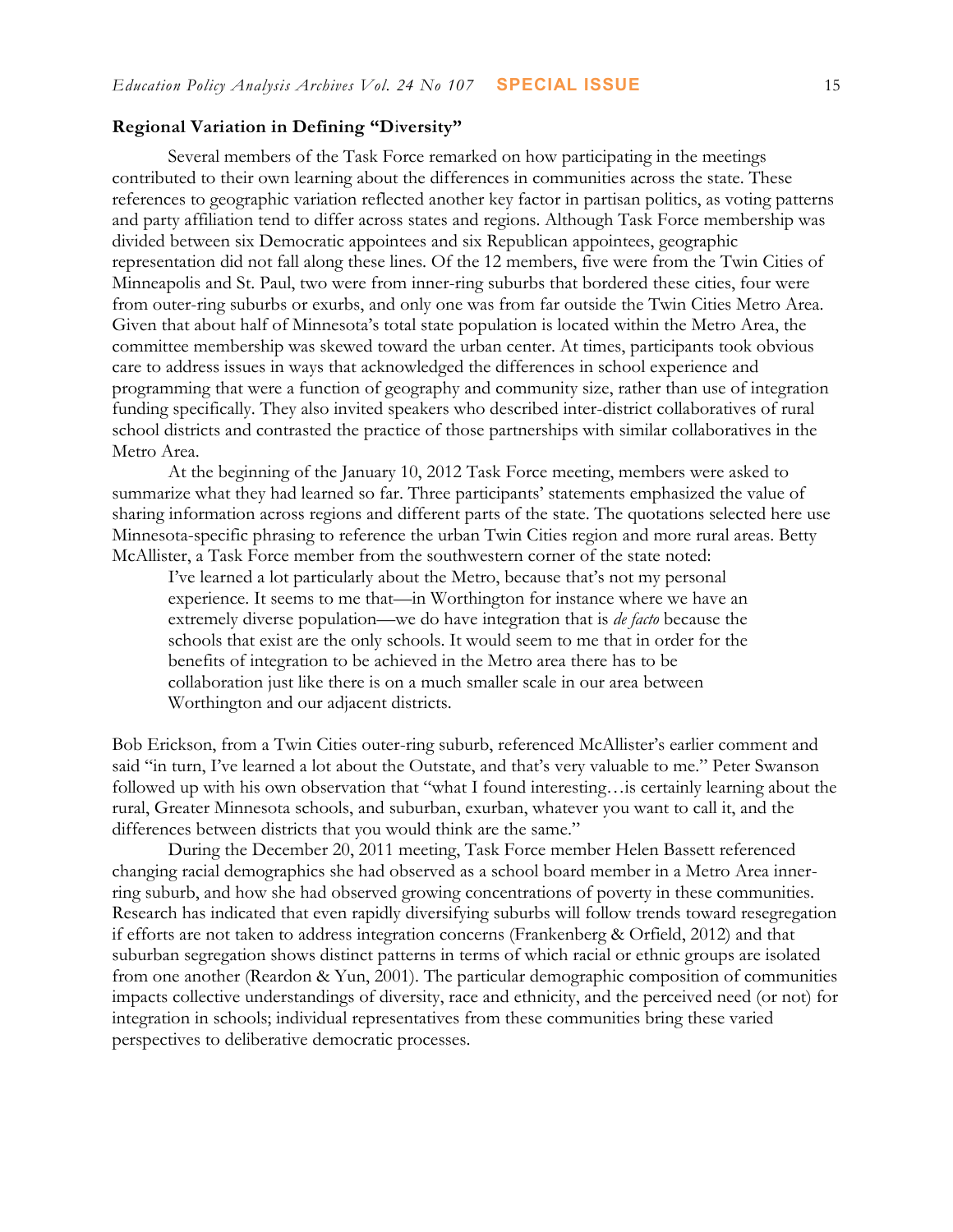## **From "Closing the Achievement Gap" to "Achievement and Integration"**

At the time the Task Force was convened, bipartisan support was developing in the state legislature for the idea that focusing on racial difference and isolation should not be a key concern of educational policy; rather, focusing on improving academic achievement for "all students" would be a better way to address the problem. Not unique to Minnesota, such messaging is promoted by a number of educational reformers associated with charter schools and other choice-oriented policy interventions. This language is appealing because it is more palatable for people who do not acknowledge the existence of institutionalized racism as an outgrowth of generations of discrimination, and also supports those who wish to imagine a post-racial present and future in which quality educational settings can exist in the midst of otherwise unjust circumstances. Critical educational scholars, in response, have critiqued a focus on achievement as a false goal that itself is constructed out of an oppressive accountability system that uses inappropriate metrics; researchers who have studied the impact of desegregation on school performance have also noted the dangers of conflating "diversity" with academic "improvement" (Frankenberg, Diem & Cleary, 2016).

Further, the language of the "achievement gap" places the burden of underachievement "on the students, their families, and in some cases individual teachers" and "constructs students as defective and lacking" and in need of "catching up" (Ladson-Billings, 2007, p. 322). This is clear in language from Kersten's Minority Report:

…the learning gap springs from socioeconomic and family risk factors that leave many poor, minority youngsters deficient in the skills and knowledge required for academic success. They need an intense emphasis on fundamentals; targeted assessment and intervention; and a school climate that emphasizes order, discipline, high expectations, accountability and incentives for success.

The use of the word "learning" instead of "achievement" implies an even deeper deficit approach one that assumes that not only are students not performing well on standardized assessments, but they are not learning anything in the first place. Labeling children themselves rather than their social positions as "poor and minority" and assuming they come from families who do not expect them to succeed is pathologizing. In contrast, Ladson-Billings (2007) has proposed reframing the debate to one focused instead on an "education debt" owed to students from marginalized backgrounds. These tensions were evident in much of the Task Force deliberations in which the concept of racial and ethnic integration was juxtaposed with the idea that academic achievement was of greater interest for the state's well-being.

The first page of the Task Force Final Recommendations report included the exact wording of the Legislative Charge (see Figure 1). Importantly, this charge removed the term "integration" and its associated goals of "sustained interracial contacts" (terminology from Statute 124D.86) altogether. The only two instances in which the word integration appeared at all in the charge was in the name of the Task Force and in the phrase "develop recommendations for repurposing integration revenue funds." A reading of the Legislative Charge language alone would seem to suggest that the very concept of integration had lost all support at the state level, as the purpose of the task force was to:

...consider how districts may effectively narrow and close the academic achievement gap and foster academic success for students by:

(1) pursuing academic achievement goals premised on continuous adapting of best teaching practices and efficient use of resources, and; (2) identifying variables to show annual progress toward achieving student, school, and district goals for student's [sic] academic success.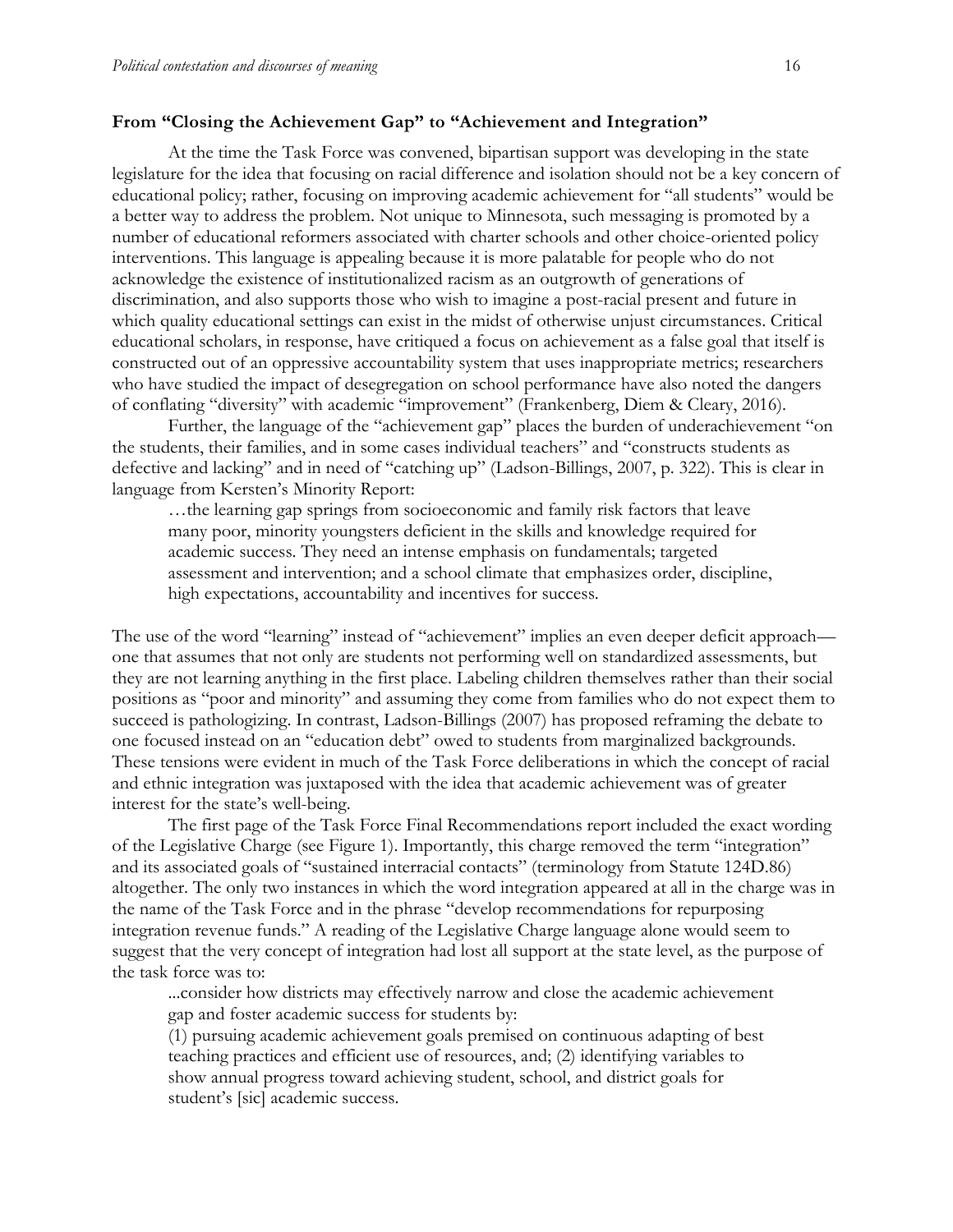This wording not only erases integration as a public educational goal in Minnesota, but also includes language linked to neoliberal constructions of schooling, among them "efficient use of resources." Ultimately, these understandings were reflected in the Conservative Dissent Claim for Action, supported by value commitments to supposedly "colorblind" (per Bonilla-Silva, 2014) solutions to racial inequities, and policy approaches that promote meritocratic, individualistic notions of educational success. These values are identified in Figure 4 as colorblindness, self-sufficiency, and government restraint.

The alignment of these values with conservative political ideologies was reflected in particular discursive moves during Task Force deliberations. Although several of the members clearly wished to keep a focus on the integration goals of the existing statute, others frequently referred to the language of the charge to direct attention away from positive interracial contact and back to a narrow understanding of "achievement." During the January 10, 2012 meeting Erickson stated "I'm focused on closing the achievement gap, that's why I'm here" and said this goal is "number one on my priority list." He also submitted a report to the group on January 24, 2012 with recommendations to repurpose integration funds specifically to academic achievement, and promoted models of accountability and intervention used in charter schools that were invited to speak to the Task Force. These schools did not receive integration funds and were lauded by Erickson and Kersten for their ability to support students in supposedly race neutral ways.

To counter these claims, proponents of integration sought to move the conversation away from achievement or to demonstrate that reducing racial segregation has a positive impact on achievement. Invited legal expert Cindy Lavorato noted during the December 20, 2011 meeting that the Rule had been criticized because "there is no evidence that it has closed the achievement gap." She responded that "closing the achievement gap is not an appropriate way to measure the efficacy of integration and it's not an appropriate way to measure many other educational goals." This claim reflected the pragmatic underpinnings of the Means-Goal premise identifiable in the Bipartisan Compromise Claim for Action (see Figure 3), in which members discursively re-included racial justice as a target of integration revenue; this reframing was accomplished by focusing on what changes participants thought could realistically be enacted and agreed upon by a state legislature and administration divided along partisan lines. Lavorato echoed the statements of many of the Task Force members in saying "closing the achievement gap should be the goal of educational policy, but it shouldn't be the measure of whether an education program has been effective or successful." During the same meeting, psychologist Linda Tropp presented findings that intergroup contact provided by integrated school environments significantly reduced racial prejudice.

Other testimony, however, focused on the benefits of integration for improving academic performance. University of North Carolina Professor Roslyn Mickelson presented findings from 20 years of research about the positive effects of integrated education on achievement outcomes and described diverse schools as part of a pipeline to "social cohesion in multiethnic democratic societies." The vision of integrated education presented by the Bipartisan Compromise is aligned with values of democratic pluralism ascribed to multicultural education scholars like James Banks, who adapted Talcott-Parsons' (1975) sociological definition of ethnicity and extended previous understandings of cultural pluralism in stating "ethnic pluralism describes a society composed of various ethnic groups fully participating in ethnic subsocieties but having allegiances to the nation state and accepting its idealized values" (Banks, 1977, p. 78). Several discussions during deliberations indicated that this was an understanding that was challenged by some members of the Task Force whose comments reflected more progressive political ideologies. For example, Task Force member Myron Orfield, a law professor who has spent years studying the impact of segregation patterns in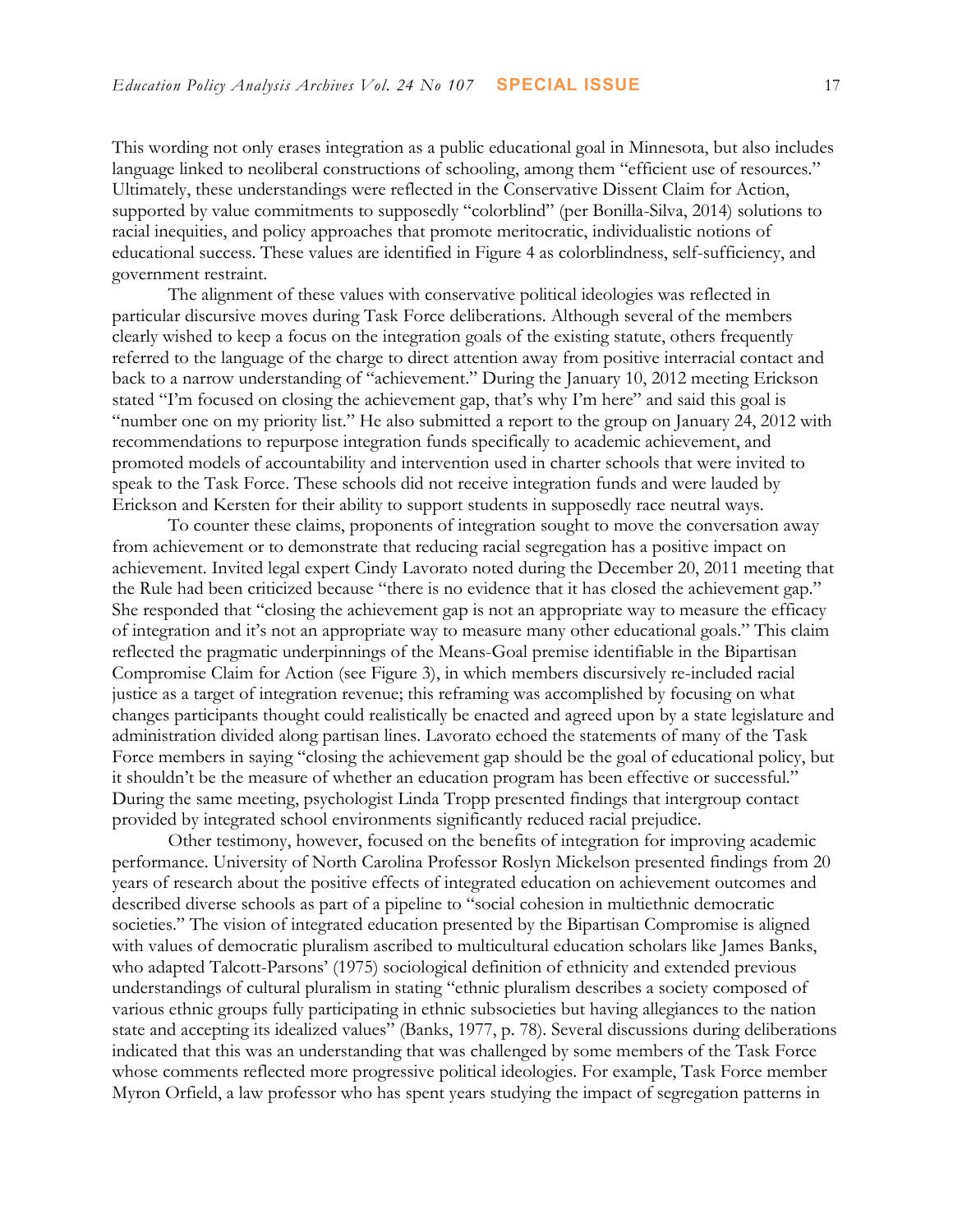Minnesota communities, asked pointed questions of presenters who advocated for schools that predominantly enrolled students from a single racial or ethnic background, and reported research that shows charter schools in the state tend to be more segregated than traditional public schools. Similar statements that questioned highly segregated spaces as inherently unequal, and that suggested that the "democracy" first enacted in the United States was racist and therefore itself in need of reform were made by guests aligned with Critical Race Theory and critical pedagogy scholarship; other conversations focused on democracy as an act that could be modeled through the group's work. The Values that were reflected in the Bipartisan Compromise are identified in Figure 3 as pluralism, democracy, and pragmatism.

In contrast with the legislative Charge, the tone of the final recommendations report is broadly positive and action-oriented. Although it is the result of a legislatively mandated process, the text avoids relying on state-generated jargon and terminology. There is a notable inclusion of vocabulary and references to programs and systems more familiar to educators themselves than to state lawmakers. The final Task Force Recommendations include intertextual references and terminology specific to local school district practices, unlike the language of the Statute language and its associated Administrative Rule that reflexively support state authority rather than referencing local control. Perhaps most importantly, however, the recommendations immediately (re)include the word "integration" in a prominent position. The first recommendation reads (italics in original):

Create the "Achievement and Integration for Minnesota (AIM)" program funded through *existing categorical revenue* to address the concerns with the current program while focusing uses of the revenue in a manner that can be easily tied to student achievement.

The points that clarify this recommendation call for the legislature to "develop a revised integration rule that is grounded in our state's history and law" that addresses academic achievement, while also paying attention to racial segregation in schools. This statement also discursively rejects an ahistorical colorblind approach to educational policy, and calls for changes to be made to both policy and practice. Specifically, the report calls on the state to maintain the current language defining racially isolated and identifiable districts and schools, and also to reexamine the current exemption of certain educational settings from the Rule. Overall, this recommendation attempts to draw attention back to the broader social context in which educational policy is implemented, rather than narrowing the focus of all educational programming to the falsely oversimplified "achievement gap." Recent analysis of a state policy in Texas that aimed to "close the gaps" found that "while these reforms aim to increase educational access and achievement for people of color, they fall short of addressing systemic inequities such as enduring segregation" (Cumings Mansfield & Thachik, 2016).

#### **Role of Task Force Chairs**

Examining the power positions held by the two chairs of the task force is a key part of understanding the ultimate outcomes of the Task Force as well as the competing claims for action proposed. Fairclough and Fairclough (2012) are clear in identifying the fact that "power can be and often is itself *a reason for action*" (p. 14, italics in original) but note that even in deliberative political processes not all participants have equal opportunities or weight in contributing to these deliberations. The election of two co-chairs, Commissioner-appointee Scott Thomas and Houseappointee Peter Swanson, was an attempt on the part of the other Task Force members to provide a sort of balance of power to the leadership of the group. The two co-chairs approached their roles in different ways that reflected their professional backgrounds and distinct points of view.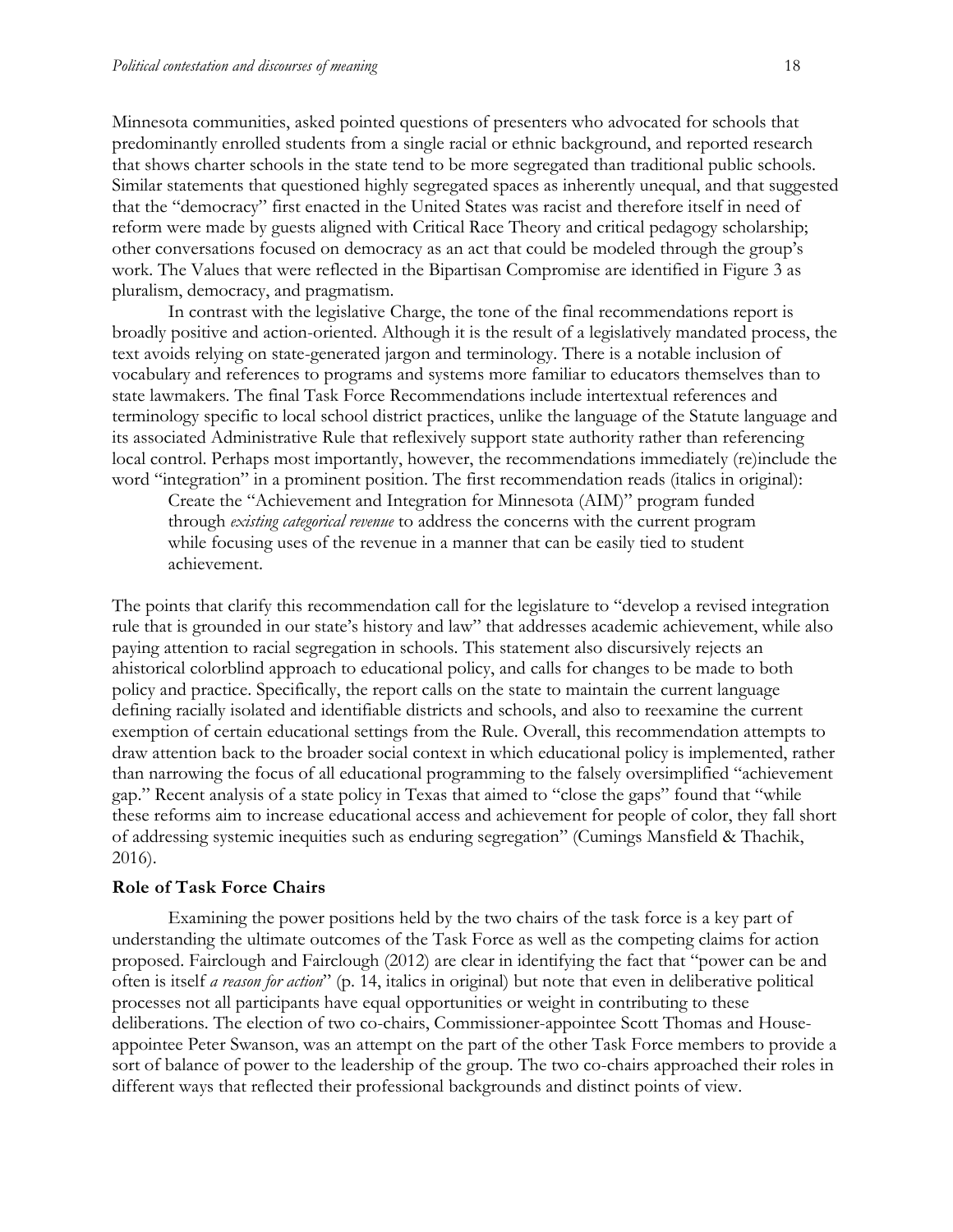Thomas is a career educator who at the time was the educational equity coordinator for an outer-ring suburban district known for its magnet school program approach to integration. He was also a key organizer of the Minnesota School Integration Council, a grassroots-oriented statewide professional organization that in 2010 organized and conducted public listening sessions in communities across the state to solicit feedback about the integration revenue program. MSIC presented a recommendation report to the legislature in 2011 that included proposed metrics associated with five outcomes the authors considered key to successful integrated learning environments: equitable academic outcomes, access to opportunity, intercultural learning, racial balance, and strong communities. Much of the language of the Task Force's final recommendations echoes this phrasing and reflects the intention of that report; this is evidence of the influential role Thomas was able to take during the meetings.

In contrast to Thomas' organization of recommendations in a two-page bulleted list format, Swanson's initial proposal was a nine-page slide show titled "Integration Improvement" with contrasting font size and frequent use of brief phrases that used cautionary language. For example, "no stereotyping," "no quotas," "use money as intended," "carrot rather than stick." Perhaps applying the detailed analysis of documents associated with his work as an attorney, he used a spreadsheet to organize his critique of specific elements of Thomas' proposal, with reactions and suggested changes to particular language indicated by paragraph and line number. Both chairs served important roles in structuring the social dynamic of the Task Force. Swanson served the role of critical questioner, while Thomas sought to build consensus among the group. In introductory comments he made at the start of the January 10, 2012 meeting, Thomas could be heard acknowledging conflicting points of view as contributions to a productive debate, while also seeking to make his own argument for the preservation of integration goals in state policy:

I've appreciated working with all of you and hearing your different perspectives. One of the things that I think has been most striking to me is just how much the state already spends to teach reading and math, by which the achievement gap is measured. And I share that sense of urgency with you, Katherine, because I see it play out everyday. I work in a school district, I work with both teachers and principals. And I see the instructional practices that work, and I also see where we have failed. And I ask myself 'why can't we figure this out with the existing funding we have?' Because if we're spending the billions of dollars to teach reading and math, we should have the expectation that these gaps should be closed. We know that the use of integration revenue has had some real positive outcomes, and it has met some real challenges. Knowing that, if we say that integration is no longer a part [of policy] and we should only fund an achievement gap approach, well, that means not only do we have an unfunded mandate for our schools, because the Rule does stand—then we have even more money put onto the formula that is already supposed to do something that it is not currently doing. So I really wrestle with the idea of saying 'let's just continue giving that money, do what you continually do, teach reading and math…" [because] we will have the same outcomes. Unless we say 'this money needs to be narrowly tailored, used effectively, with clear support and oversight from the Department of Education, and address those clear disparities.' I do know that a 'one size fits all approach' probably isn't necessarily the best. So I look forward to our discussions.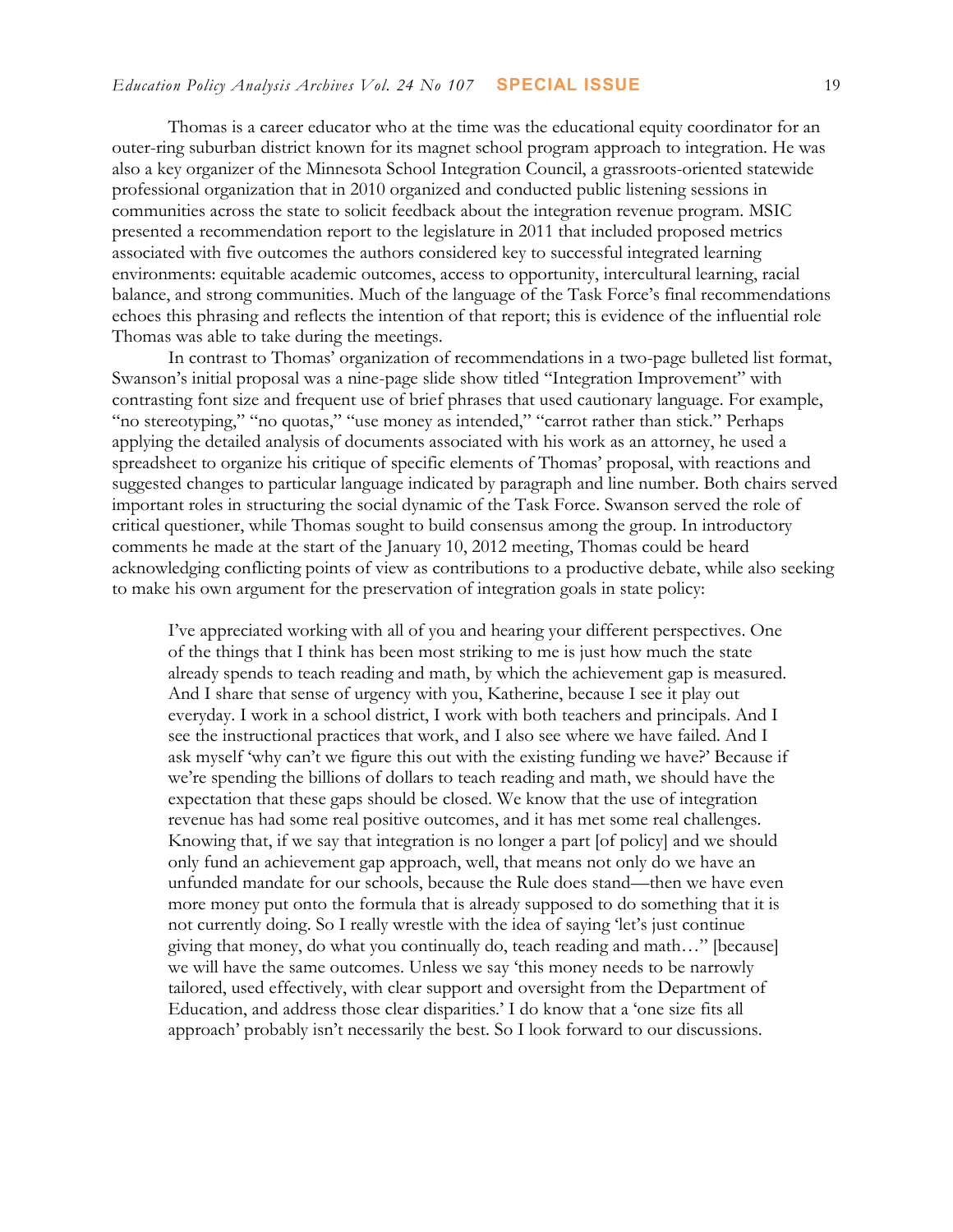# **Conclusions**

The two competing claims identified through analysis of the Integration Revenue Replacement Advisory Task Force discourse reveal how power and values are used to frame morally-charged concepts in political deliberation. In the case examined here, the causes of racial segregation in schools and whether or not state policy should promote integration were issues of contentious debate. This debate can be viewed as both a function of the tendency of political processes to focus on immediate crises and conditions rather than historical contexts, and the benefits to those in power of failing to identify how public structures contribute to the maintenance of injustice. As Anderson (2006) summarized:

The history of public school segregation, desegregation, and re-segregation from the antebellum period to the present constitutes an American story of contradictory legal and social reforms- reforms that are liberal regarding standards of constitutional equality and conservative with respect to the subtle and institutionalized arrangements designed to sustain racial inequality and school segregation in day to day life (p. 30).

When Howard University Law Professor Derek Black testified before the Task Force on December 20, 2011, he began his remarks by describing "racial segregation and the concentrated poverty that inevitably follows it" as the "most pressing issues confronting our nation's schools today." Such language is echoed in the opening statement of Kersten's Minority Report: "Minnesota's racial and ethnic academic learning gap is a disaster." Black reported that his research revealed that reducing racial segregation in schools was correlated with reduced achievement gaps. Kersten alluded repeatedly to the idea that addressing students as individuals, rather than as members of racial or ethnic groups, was a better way to address these gaps, and made many statements that discredited the idea that institutional barriers to success were maintained by structures such as public education. During the January 10, 2012 meeting she said she knew "from her own experience" that "the learning gap that we're facing is catastrophic, it is one of the biggest problems facing our state and our nation" and that "we all know that we what have done to date has not worked." These anecdotes demonstrate how identifying the underlying values that participants bring to such debates are essential to identify in understanding why and how they will propose particular policy strategies. Per Fairclough and Fairclough's (2012) approach, analyzing the form and content of arguments made during deliberative processes does not only explicate resulting Claims for Action, but also reveals evidence of underlying Values Premises.

Ultimately, the Task Force recommended steps forward that attempt to acknowledge (and appease) stakeholders with strong convictions about the scope of interests that should be addressed by public schooling practices. Kersten's repeated attempts to narrow all discussions back to her singular focus on reading and math and achievement, and her failure to engage in true dialogue with other points of view, demonstrate the difficulties posed to deliberative processes by participants who are not willing to be open to new ideas. Her insistence on promoting a particular ideological construction of the problem to be addressed, however, also demonstrates a desire to be solution oriented. Beyond this particular example, identifying such moments in discourse analysis demonstrates the link between the Values and Means-Goal Premises of competing claims (per Fairclough & Fairclough, 2012).

Building shared understandings around complex social issues is a daunting task that requires resources of time and patience. As Bischoff (2008) stated, "racial segregation is a manifestation of personal preferences, restrictive housing policies, discrimination, and differential resources, all of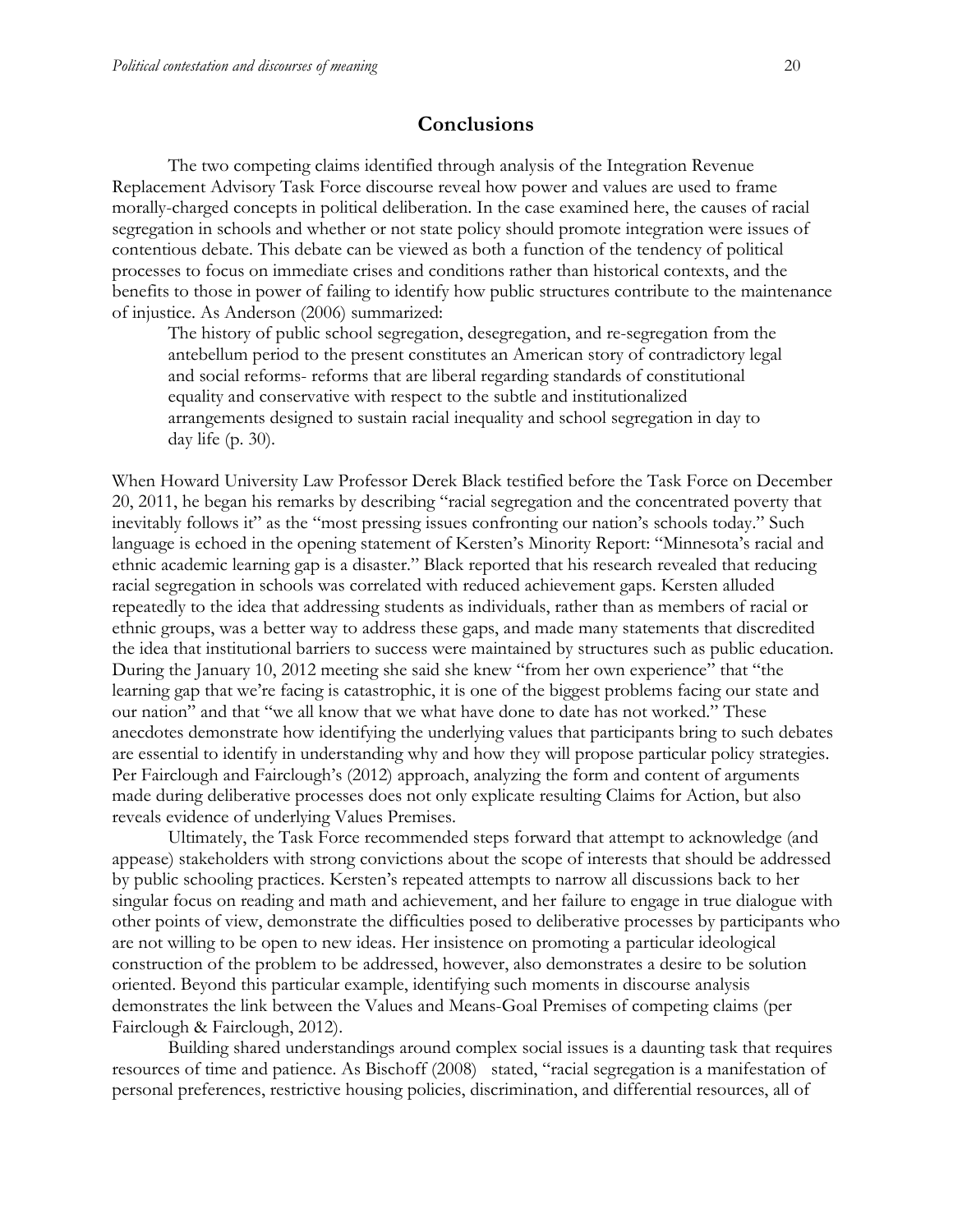which can become more pronounced in smaller, more controllable political units" (p. 3). The debates that took place during Task Force deliberations about whether or not state funds should be used for integration programming, or only focused on achievement, reflect broader tensions about whether government social policies represent "safety nets" or "social engineering." The fact that a clear majority of the group was able to come to an agreement about these topics is a rare accomplishment in a heavily polarized political climate.

#### **Implications for Practice**

In his theorization of ways that power is expressed through policy, Heimans (2012) described how "the world is constantly recreated and made possible in and through practice" (p. 372). In spite of the strong reproductive forces that mediate social contexts, changing dynamics and shifts in power can produce new meanings that can change practice (Heimans, 2012). Beyond the competing claims for action that resulted in particular policy language, the Task Force's activities have the potential to enact change at the level of educational experience. The third recommendation included in the Task Force report offered the most concise list compiled to date regarding suggested "best practice" uses of integration revenue. MDE had previously distributed documentation of activities implemented in local districts through integration revenue, but appropriate uses of this funding had been subject to debate for several years prior to the Task Force convening. The broad recommendation reads:

Clearly focus and define limited uses of AIM revenue. Districts must submit plans, develop measureable goals (consistent with 2e), and budgets that limit their use (districts may not supplant) within any of the following areas...

These areas of action are to create conditions that will encourage: "a) innovative and integrated learning environments, b) family engagement, c) professional development, d) access to opportunity, and e) increase the diversity of teachers and administrators."

Following legislative review of the Task Force Recommendations, the statute was revised and the new version (124D.862) was signed into law in 2014. Now called "Achievement and Integration Revenue," the statute retains language specific to integration, but no longer calls for "sustained interracial contacts." Districts are now offered "incentive revenue" to implement "voluntary plan[s] to reduce racial and economic enrollment disparities through intradistrict and interdistrict activities," at least 80% of which must be used for "innovative and integrated learning environments, school enrollment choices, family engagement activities, and other approved programs providing direct services to students." Although not all Task Force recommendations are included in the new Statute language, many of these phrases directly mirror language from the report. The Minnesota Department of Education website now includes a tab for "Achievement and Integration" and describes the purpose of this program as:

To pursue racial and economic integration, increase student achievement, create equitable educational opportunities, and reduce academic disparities based on students' diverse racial, ethnic, and economic backgrounds in Minnesota public schools (MDE, 2016).

By identifying multiple aims, this statement implies that the state acknowledges that strategies that claim to address equity through the use of proxies for race, such as socioeconomic status or vaguely defined "cultural diversity" initiatives, are lacking. This is consistent with the findings of many scholars of school desegregation efforts and the work of advocates for racial justice, who call for intersectional approaches to dismantling historically institutionalized inequities.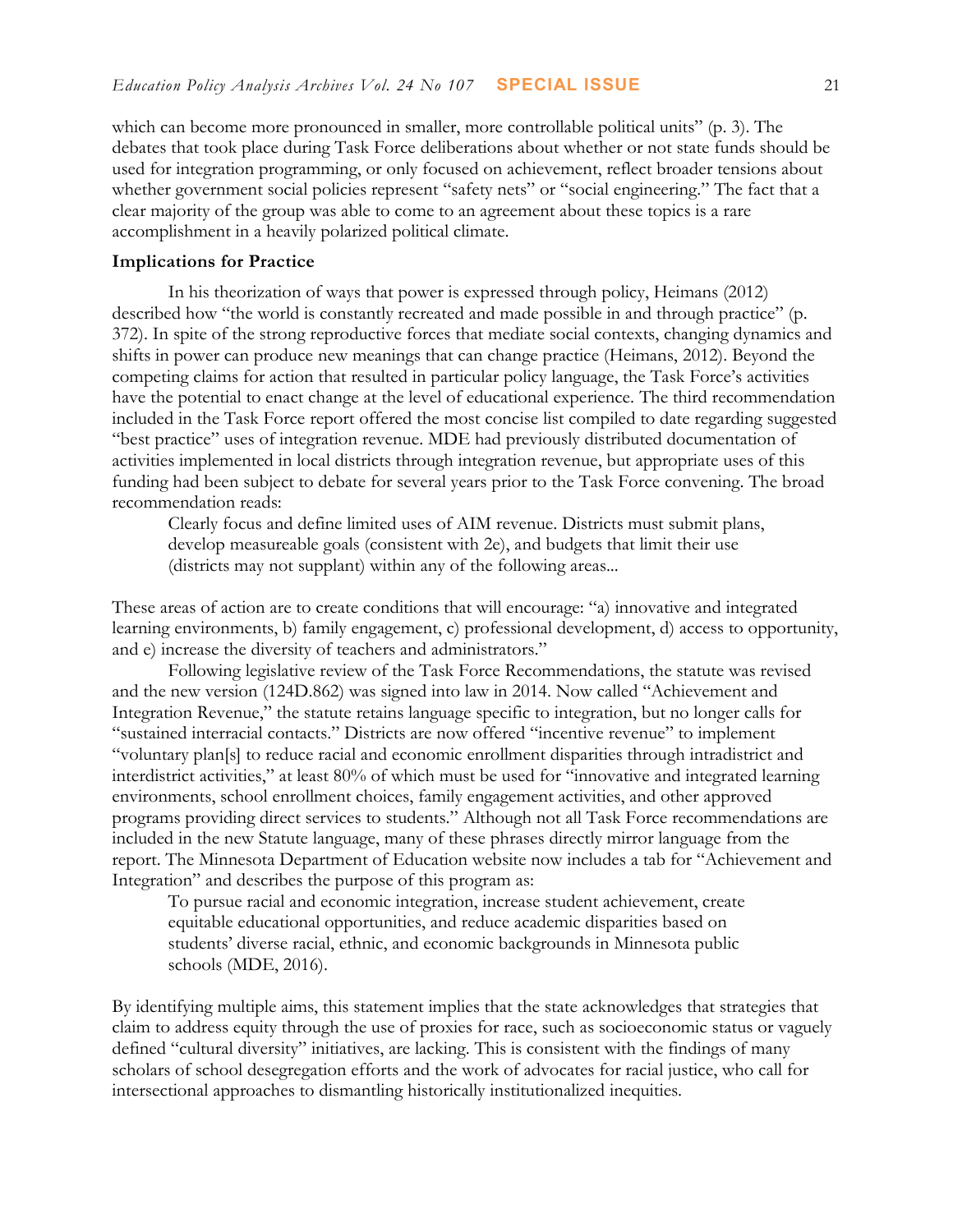#### **Significance of Findings**

Critical scholars have demonstrated the steep challenges faced in the implementation of educational policies that supposedly exist to address existing social inequalities, but must be enacted in a contemporary neoliberal context of increasing social stratification (see e.g. Lipman, 2011). Research on policy failure also suggests that the divide between front-line implementers and policy makers is a frequent source of breakdown; the deliberate engagement of lawmakers and educational practitioners in Task Force meetings offers insight into how to bridge this divide and to overcome both ideological and experiential differences. As Fairclough and Fairclough (2012) describe, "structures constrain (or enable) agency by providing people with reasons for action" (p. 81). In the case described in this article, the bipartisan nature of the Task Force was a particular element of structural constraint that also offered a space for political compromise. The temporal boundedness and specific legislative language guiding its convening and activities provide a valuable lens through which to analyze broader debates over policy meaning. Fairclough and Fairclough describe the purpose of political discourse as "ultimately not to describe the world but to underpin decision and action" (p. 13). Applied argumentation analysis, therefore, can be used to identify moments of shared understanding (beyond political compromise in which one actor yields power to another); such understandings are important for the analysis of educational policy as a contested site of ideological enactments, and for the promotion of inclusive educational practices.

# **References**

- Anderson, J. D. (2006). Review: Still desegregated, still unequal: Lessons from up North. *Educational Researcher, 35*(1), 30-33. <http://dx.doi.org/10.3102/0013189X035001030>
- AudioNote (2016). Luminant Software, Inc. http://luminantsoftware.com/iphone/audionote.html
- Bacchi, C. (2000). Policy as discourse: What does it mean? Where does it get us? *Discourse: Studies in the Cultural Politics of Education, 21*(1), 45-57. <http://dx.doi.org/10.1080/01596300050005493>
- Banks, J. A. (1977). Pluralism and educational concepts: A clarification. *Peabody Journal of Education, 54*(2), 73-78. <http://dx.doi.org/10.1080/01619567709538109>
- Bischoff, K. (2008). School district fragmentation and racial residential segregation. *Urban Affairs Review, 44*(2), 182-217.<http://dx.doi.org/10.1177/1078087408320651>
- Bonilla-Silva, E. (2014). *Racism without Racists: Colorblind Racism and the Persistence of Racial Inequality in America* (4th ed.). Lanham, MD: Rowman & Littlefield.
- Carlson, D. E., & Cowen, J. M. (2015). School vouchers and student neighborhoods: Evidence from the Milwaukee parental choice program. *Educational Policy Analysis Archives, 23*(60), 1-27.
- Cumings Mansfield, K., & Thachik, S. L. (2016). A critical policy analysis of Texas' 'Closing the Gaps 2015.' *Education Policy Analysis Archives, 24*(3), 1-33. http://dx.doi.org/10.14507/epaa.v24.1991
- Dar, L. (2012). The political dynamics of higher education policy. *The Journal of Higher Education, 83*(6), 769-794. <http://dx.doi.org/10.1353/jhe.2012.0039>
- DeBray, E., McDermott, K. A., Frankenberg, E., & Blankenship, A. E. (2015). Lessons from a federal grant for school diversity: Tracing a theory of change and implementation of local policies. *Educational Policy Analysis Archives, 23*(83), 1-35. <http://dx.doi.org/10.14507/epaa.v23.1999>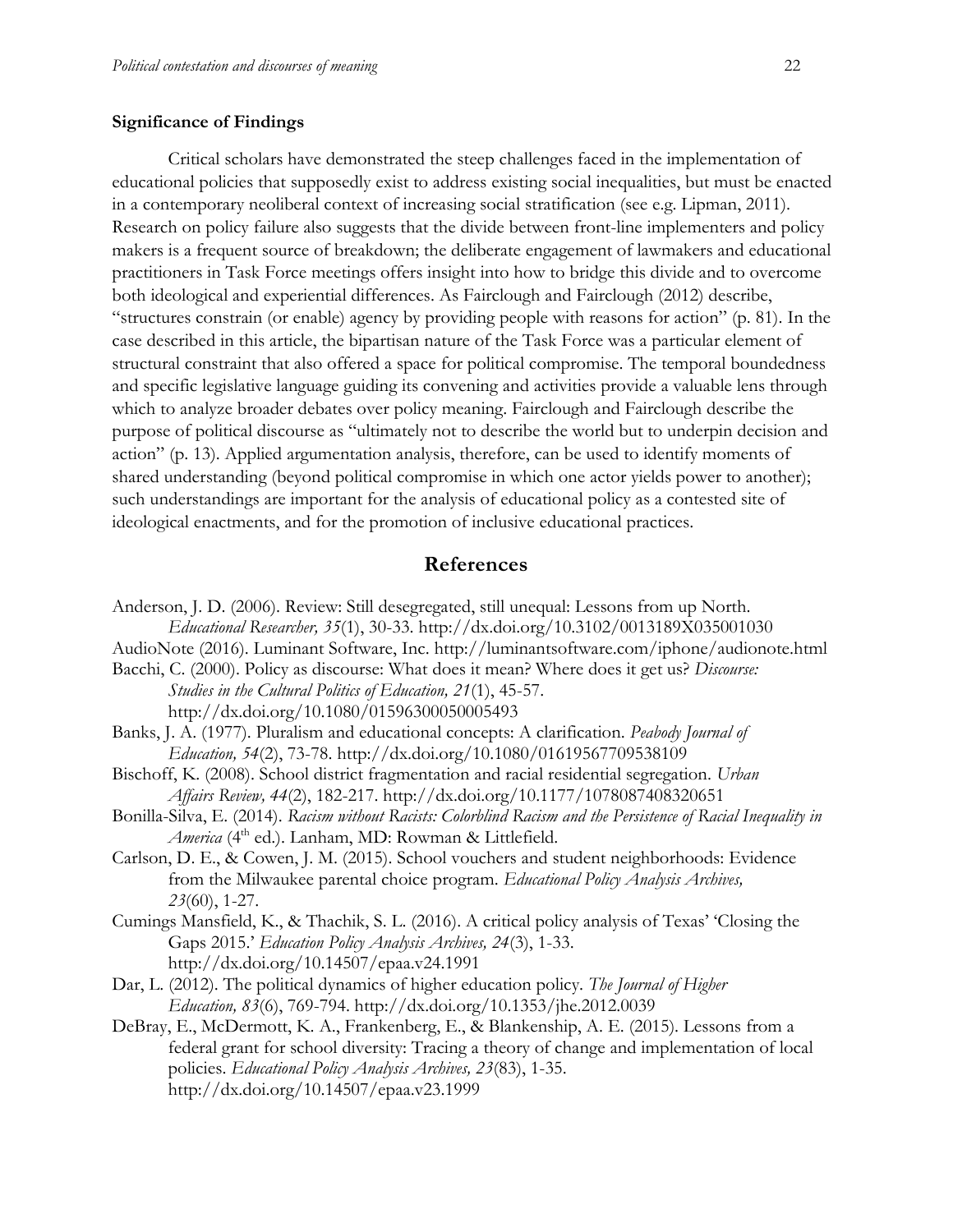- DeBray-Pelot, E., & McGuinn, P. (2009). The new politics of education: Analyzing the federal education policy landscape in the post-NCLB era. *Educational Policy, 23*(1), 15-42. <http://dx.doi.org/10.1177/0895904808328524>
- Diem, S. (2012). The relationship between policy design, context, and implementation in integration plans. *Educational Policy Analysis Archives, 20*(23), 1-39. <http://dx.doi.org/10.14507/epaa.v20n23.2012>
- Diem, S., Welton, A. D., Frankenberg, E., & Holme, J. J. (2016). Racial diversity in the suburbs: how race-neutral responses to demographic change perpetuate inequity in suburban school districts. *Race, Ethnicity, and Education, 19*(4), 731-762. <http://dx.doi.org/10.1080/13613324.2014.946485>
- Easton, D. (1965). *A Systems Analysis of Political Life*. New York, NY: Wiley.
- Fairclough, N. 2001. *Language and Power*. 2<sup>nd</sup> ed. Harlow, England: Pearson.
- Fairclough, N. 2013. Critical discourse analysis and critical policy studies. *Critical Policy Studies*. 7(2): 177-197.<http://dx.doi.org/10.1080/19460171.2013.798239>
- Fairclough, I., & Fairclough, N. (2012). *Political Discourse Analysis.* New York, NY: Routledge.
- Fiorina, M. P., & Abrams, S .J. (2008). Political polarization in the American public. *Annual Review of Political Science, 11*, 563-588.<http://dx.doi.org/10.1146/annurev.polisci.11.053106.153836>
- Fisher, D. R., Waggle, J., & Leifeld, P. (2012). Where does political polarization come from? Locating polarization within the U.S. climate change debate. *American Behavioral Scientist, 57(*1), 70-92.<http://dx.doi.org/10.1177/0002764212463360>
- Frankenberg, E., Diem, S., & Cleary, C. (2016). School desegregation after *Parents Involved*: The complications of pursuing diversity in a high-stakes accountability era. *Journal of Urban Affairs*, 1-25.<http://dx.doi.org/10.1111/juaf.12309>
- Frankenberg, E., & Orfield, G. (Eds). (2012). *The resegregation of suburban schools: A hidden crisis in American education.* Cambridge, MA: Harvard Education Press.
- Gee, J. P. (1999). *An Introduction to Discourse Analysis*. New York, NY: Routledge.
- Gillaspy, T. (2011). *Diversity in Minnesota's school age population*. St. Paul, MN: MN Dept. of Administration.
- Heimans, S. (2012). Education policy, practice, and power. *Educational Policy, 26*(3), 369-393. <http://dx.doi.org/10.1177/0895904810397338>
- Horsford, S. D. (2016). Social justice for the advantaged: Freedom from racial equality post-*Milliken*. *Teachers College Record, 118*(3), 1-12.
- House Profile. (2012). http://www.house.leg.state.mn.us/hinfo/leginfo/ls87hseprofile.pdf
- Kingdon, J. W. (1995). *Agendas, Alternatives, and Public Policies* (2nd ed.)*.* New York: HarperCollins.
- Kurtz, K. (2015). *Demographics: Who we elect*. National Council on State Legislatures and Pew Research Center.vRetrieved from: http://www.ncsl.org/Portals/1/ Documents/magazine/articles/2015/SL\_1215-Kurtz.pdf
- Levinson, B. A. U, Sutton, M., & Winstead, T. (2009). Education policy as a practice of power: Theoretical tools, ethnographic methods, democratic options. *Educational Policy*, *23*(6), 767-795.<http://dx.doi.org/10.1177/0895904808320676>
- Ladson-Billings, G. (2006). From the achievement gap to the education debt: Understanding achievement in U.S. schools. *Educational Researcher, 35*(7), 3-12. <http://dx.doi.org/10.3102/0013189X035007003>
- Lipman, P. (2011). *The New Political Economy of Urban Education*. New York, NY: Routledge.
- Massey, D. S. (2007). *Categorically unequal*. New York, NY: Russel Sage Foundation.
- Mattheis, A. (2016). A Mashup of Policy Tools and CDA as a Framework for Educational Policy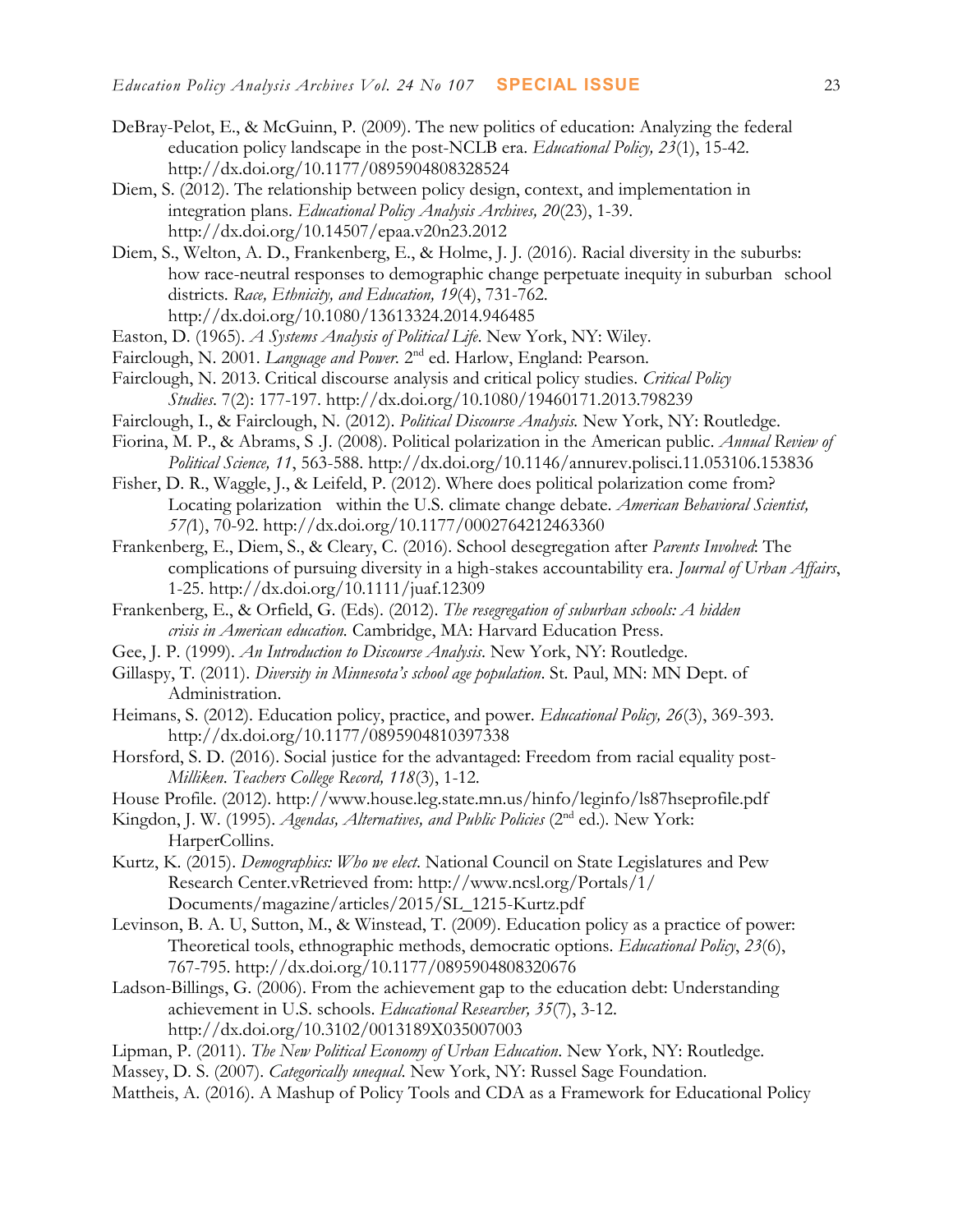Inquiry. *Critical Policy Studies.* 1-22.<http://dx.doi.org/10.1080/19460171.2016.1170618>

- Mazzoni, T. L. (1991). Analyzing state school policymaking: an arena model. *Educational Evaluation and Policy Analysis, 13*(2), 115-138. <http://dx.doi.org/10.3102/01623737013002115>
- McDermott, K. A., Frankenberg, E., & Diem, S. (2014). The 'post-racial' politics of race: changing student assignment policy in three school districts. *Educational Policy, 29*(3), 504-554. <http://dx.doi.org/10.1177/0895904813510775>
- McMurry, M. (2001). *Population notes: 2000 Census shows a more racially and ethnically diverse Minnesota*. St Paul, MN: Minnesota Planning State Demographic Center.
- McMurry, M. (2009). *K-12 enrollments projected to rise* (Population Notes No. OSD-09-138). St Paul, MN: Minnesota Planning State Demographic Center.
- Minnesota Department of Education. (2016). *Achievement and Integration*. http://www.education.state.mn.us/MDE/SchSup/SchFin/Integ/index.html
- Minnesota Department of Education. (n.d.) Integration Revenue Replacement Task Force Supporting Documents.
	- http://www.education.state.mn.us/MDE/Welcome/AdvBCT/IntegRevReplaceTaskForce/ index.html
- Minnesota School Integration Council (MSIC). (2011). *Every Child, Every Day.* Retrieved from: http://www.amsd.org/docs/Leg\_Updates\_2011/Attachments/Integration%20Task%20For ce%20Report%20and%20Recommendations\_final.pdf
- Minnesota State Demographic Center. (2016). The economic status of Minnesotans: A chartbook with data for 17 cultural groups. St. Paul, MN: MN Department of Administration.
- MN Compass. (2015). *Demographics.* Wilder Research.
- http://www.mncompass.org/demographics/overview Office of the Legislative Auditor. (2005). *Evaluation report: school district integration revenue.*
- St. Paul, MN. Office of the Legislative Auditor, Program Evaluation Division.
- Reardon, S., & Yun, J. T. (2001). Suburban racial change and suburban school segregation, 1987- 1995. *Sociology of Education, 74*(2), 79-101. <http://dx.doi.org/10.2307/2673164>
- Senator Demographics. (2016). http://www.senate.leg.state.mn.us/members/member\_demographics.php?ls=
- Shore, C., & Wright, S. (1997). Towards an anthropology of policy. In *Anthropology of policy: critical perspectives on governance and power* (pp. 3-29). New York, NY: Routledge.
- Tatum, B. D. (2007). *Can we talk about race? And other conversations in an era of school resegregation.* Boston, MA: Beacon Press.
- Tefera, A., Siegel-Hawley, G., & Frankenberg, E. (2010). School integration efforts three years after Parents Involved. *Civil Rights Project.* Retrieved from http://civilrigthsproject.ucla.edu/legaldevelopments/court-decisions/school-integrationthree-years-after.pdf
- Turner, E. (2015). Districts' responses to demographic change: Making sense of race, class, and immigration in political and organizational context. *American Educational Research Journal, 52*(1), 4-39. <http://dx.doi.org/10.3102/0002831214561469>
- U.S. Census. (2010). 2010 Census Data. Retrieved from http://www.census.gov/2010census/data/
- van Dijk, T. A. (1997). What is political discourse analysis? In J. Blommaert & C. Bulcaen (Eds). *Political Linguistics* (pp. 11-52). Amsterdam: Benjamins.
- van Dijk, T.A. (2006). Ideology and discourse analysis. *Journal of Political Ideologies, 11*(2), 115- 140. <http://dx.doi.org/10.1080/13569310600687908>
- Winton, S. (2013). Rhetorical analysis in critical policy research. *International Journal of Qualitative Studies in Education, 26*(2),158-177. <http://dx.doi.org/10.1080/09518398.2012.666288>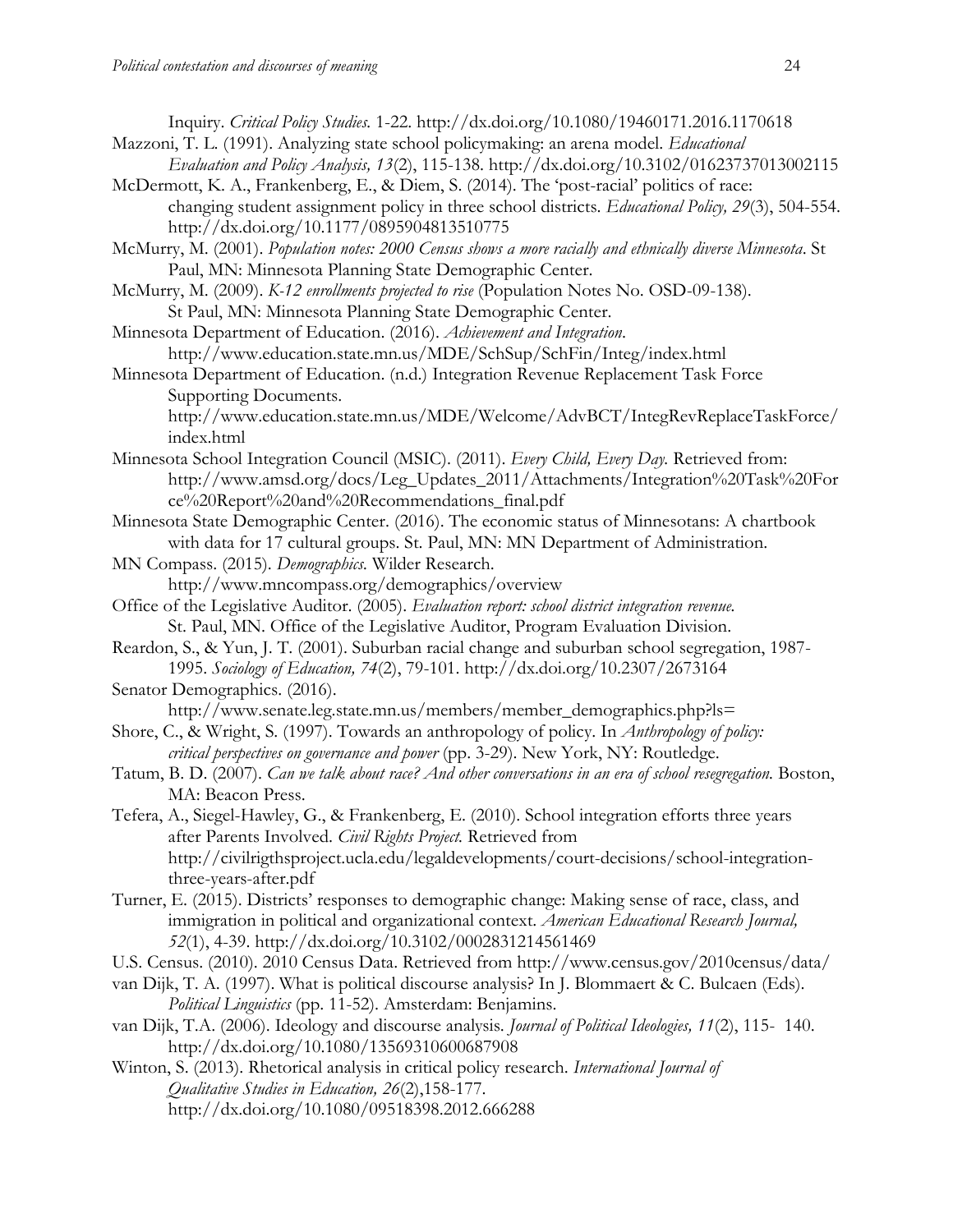Wirt, F. M., & Kirst, M.W. (1992). *The Politics of Education: Schools in Conflict.* Berkeley, CA: McCutchan.

Young, T. V., Shepley, T. V., & Song, M. (2010). Understanding agenda setting in state educational policy: An application of Kingdon's multiple streams model to the formation of state reading policy. *Educational Policy Analysis Archives, 18*(15), 1-23. <http://dx.doi.org/10.14507/epaa.v18n15.2010>

# **About the Author**

## **Allison Mattheis**

California State University - Los Angeles [amatthe5@calstatela.edu](mailto:amatthe5@calstatela.edu)

Allison Mattheis is an Assistant Professor in the Division of Applied and Advanced Studies in Education. Her research interests include sociocultural analysis of policy and interdisciplinary exploration of educational culture and climates.

# **About the Guest Editors**

#### **Jessica Nina Lester**

Indiana University

[jnlester@indiana.edu](mailto:jnlester@indiana.edu)

Jessica Nina Lester is an Assistant Professor of Inquiry Methodology in the School of Education at Indiana University, US. She teaches research methods courses, with a particular focus on discourse analysis approaches and conversation analysis. She focuses much of her research on the study and development of qualitative methodologies and methods, and situates her substantive research at the intersection of discourse studies and disability studies.

#### **Chad R. Lochmiller**

Indiana University

#### [clochmil@indiana.edu](mailto:clochmil@indiana.edu)

Chad R. Lochmiller is an Assistant Professor of Educational Leadership and Policy Studies in the School of Education at Indiana University and a faculty affiliate of the Center for Evaluation & Education Policy. He teaches graduate and certification courses to students in the Educational Leadership Program. His research examines education policy issues broadly related to human resource management, instructional supervision, and school finance.

#### **Rachael Gabriel**

University of Connecticut

#### [rachael.gabriel@uconn.edu](mailto:rachael.gabriel@uconn.edu)

Rachael Gabriel is an Assistant Professor of Literacy Education at the University of Connecticut, and is an associate of the Center for Education Policy Analysis (CEPA), and the Center on Postsecondary Education and Disability (CPED). Her research interests include: teacher preparation, development and evaluation, as well as literacy instruction, interventions, and related policies. Rachael's current projects investigate supports for adolescent literacy, disciplinary literacy, state policies related to reading instruction and tools for teacher evaluation.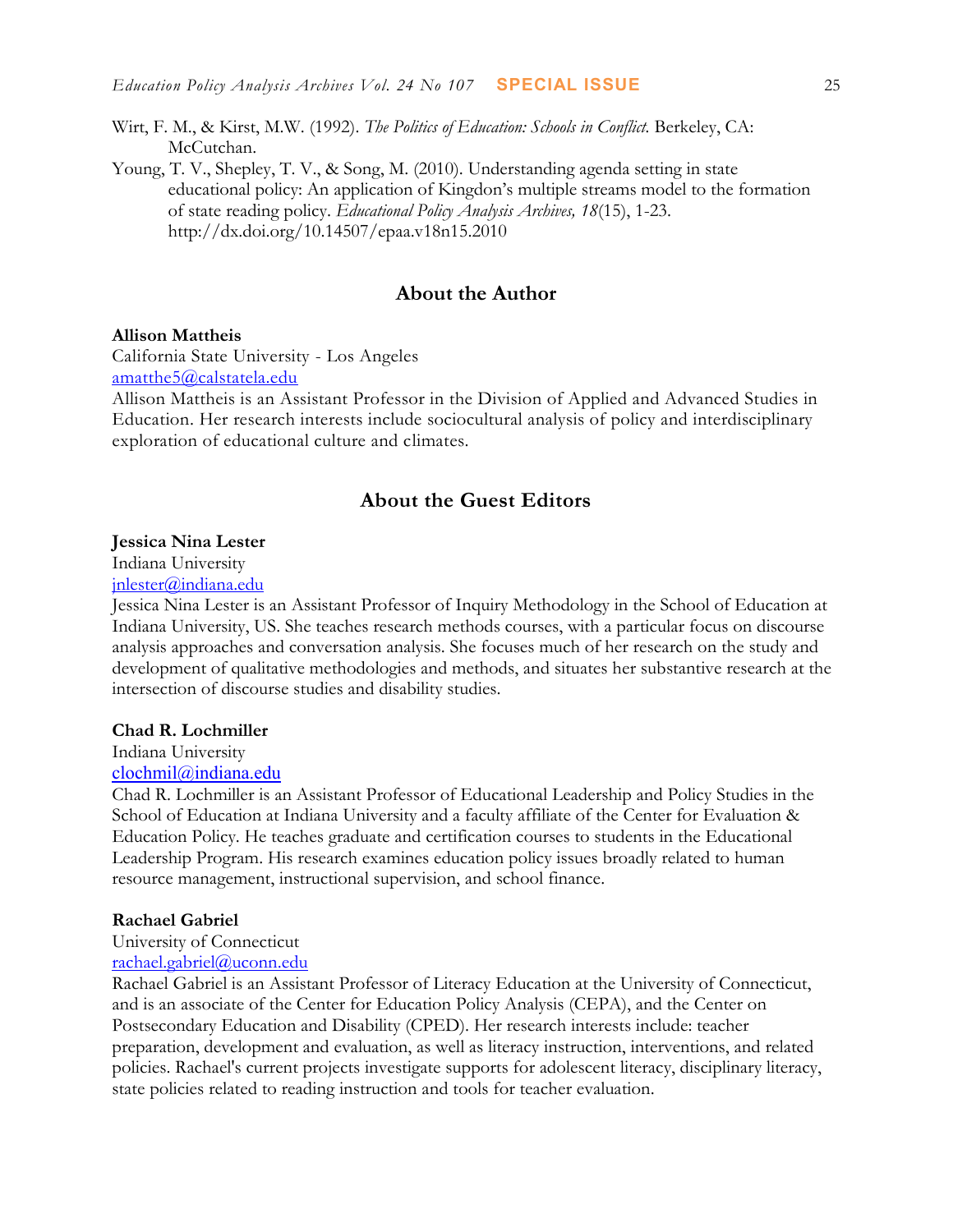# **SPECIAL ISSUE Critical Discourse Analysis and Education Policy**  education policy analysis archives

Volume 24 Number 105 October 17, 2016 ISSN 1068-2341

ര

SOME RIGHTS RESERVED Readers are free to copy, display, and distribute this article, as long as the work is attributed to the author(s) and **Education Policy Analysis Archives,** it is distributed for noncommercial purposes only, and no alteration or transformation is made in the work. More details of this Creative Commons license are available at

http://creativecommons.org/licenses/by-nc-sa/3.0/. All other uses must be approved by the author(s) or **EPAA**. **EPAA** is published by the Mary Lou Fulton Institute and Graduate School of Education at Arizona State University Articles are indexed in CIRC (Clasificación Integrada de Revistas Científicas, Spain), DIALNET (Spain), [Directory of Open Access Journals,](http://www.doaj.org/) EBSCO Education Research Complete, ERIC, Education Full Text (H.W. Wilson), QUALIS A2 (Brazil), SCImago Journal Rank; SCOPUS, SOCOLAR (China).

Please contribute commentaries at http://epaa.info/wordpress/ and send errata notes to Gustavo E. Fischman [fischman@asu.edu](mailto:fischman@asu.edu)

**Join EPAA's Facebook community** at<https://www.facebook.com/EPAAAAPE> and **Twitter feed** @epaa\_aape.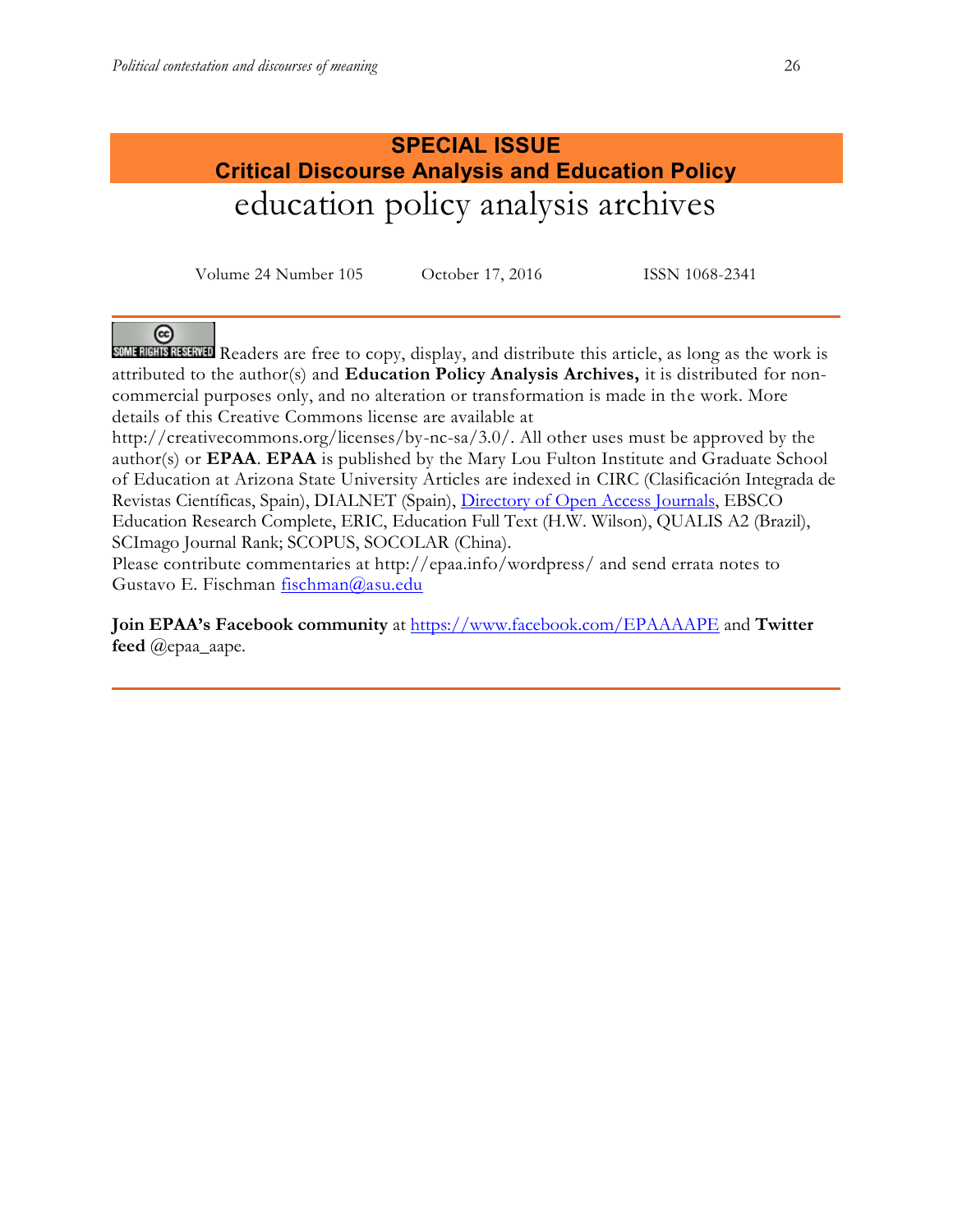education policy analysis archives editorial board Lead Editor: **Audrey Amrein-Beardsley** (Arizona State University) Consulting Editor: **Gustavo E. Fischman** (Arizona State University) Associate Editors: **David Carlson, Sherman Dorn, David R. Garcia, [Margarita Jimenez-Silva,](javascript:openRTWindow() Eugene Judson, Jeanne M. Powers, Iveta Silova, Maria Teresa Tatto** (Arizona State University) **Cristina Alfaro** San Diego State **Ronald Glass** University of California, Santa Cruz Houston **Jacob P. K. Gross** University of Louisville University **Eric M. Haas** WestEd **Patricia Sánchez** University of **Julian Vasquez Heilig** California State University, Sacramento **Aaron Bevanot** SUNY Albany **Kimberly Kappler Hewitt** University of North Carolina Greensboro Cross **Aimee Howley** Ohio University **Noah Sobe** Loyola University **Henry Braun** Boston College **Steve Klees** University of Maryland **Nelly P. Stromquist** University of **Jaekyung Lee S**UNY Buffalo **Jessica Nina Lester** Indiana University **Amanda E. Lewis** University of Illinois, Chicago **Chad R. Lochmiller** Indiana University **Christopher Lubienski** University of Illinois, Urbana-Champaign **Sarah Lubienski** University of Illinois, Urbana-Champaign **William J. Mathis** University of Colorado, Boulder **Michele S. Moses** University of Colorado, Boulder **Julianne Moss** Deakin University, Australia **Sharon Nichols** University of Texas,

> **Eric Parsons** University of Missouri-Columbia

San Antonio

**Susan L. Robertson** Bristol University, UK

**Gloria M. Rodriguez** University of California, Davis **R. Anthony Rolle** University of

**A. G. Rud** Washington State

University of Texas, San Antonio **Janelle Scott** University of California, Berkeley **Jack Schneider** College of the Holy

Maryland

**Benjamin Superfine** University of Illinois, Chicago

**Maria Teresa Tatto**  Michigan State University

**Adai Tefera** Virginia Commonwealth University

**Tina Trujillo** University of California, Berkeley

**Federico R. Waitoller** University of Illinois, Chicago

**Larisa Warhol** University of Connecticut

**John Weathers** University of Colorado, Colorado Springs

**Kevin Welner** University of Colorado, Boulder

**Terrence G. Wiley** Center for Applied Linguistics

**John Willinsky**  Stanford University

**Jennifer R. Wolgemuth** University of South Florida

**Kyo Yamashiro** Claremont Graduate University

**Gary Anderson** New York University **Michael W. Apple** University of Wisconsin, Madison **Jeff Bale** OISE, University of

University

Toronto, Canada

**David C. Berliner** Arizona State University

**Casey Cobb** University of Connecticut

**Arnold Danzig** San Jose State University

**Linda Darling-Hammond**  Stanford University

**Elizabeth H. DeBray** University of Georgia

**Chad d'Entremont** Rennie Center for Education Research & Policy

**John Diamond** University of Wisconsin, Madison

**Matthew Di Carlo** Albert Shanker Institute

**Michael J. Dumas** University of California, Berkeley

**Kathy Escamilla** University of Colorado, Boulder

**Melissa Lynn Freeman** Adams State College

**Rachael Gabriel** University of Connecticut

**Amy Garrett Dikkers** University of North Carolina, Wilmington

**Gene V Glass** Arizona State University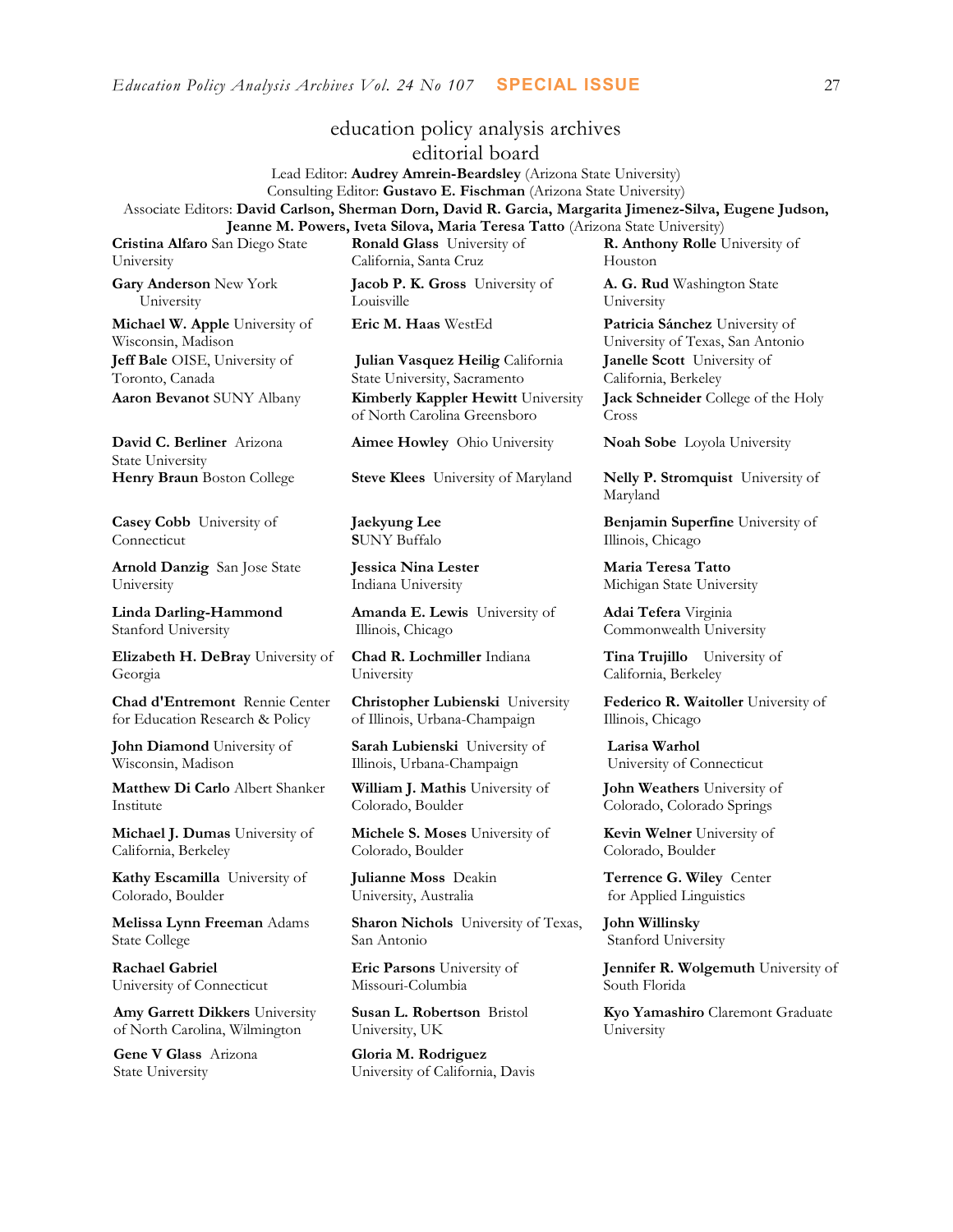# archivos analíticos de políticas educativas consejo editorial

Editor Consultor: **Gustavo E. Fischman** (Arizona State University) Editores Asociados: **Armando Alcántara Santuario** (Universidad Nacional Autónoma de México), **Jason Beech**, (Universidad de San Andrés), **Ezequiel Gomez Caride**, Pontificia Universidad Católica Argentina), **Antonio Luzon**, Universidad de Granada

**Claudio Almonacid** Universidad Metropolitana de Ciencias de la Educación, Chile **Miguel Ángel Arias Ortega**  Universidad Autónoma de la Ciudad de México **Xavier Besalú Costa**  Universitat de Girona, España

**[Xavier Bonal](javascript:openRTWindow() Sarro** Universidad Autónoma de Barcelona, España

**[Antonio Bolívar](javascript:openRTWindow() Boitia** Universidad de Granada, España

**[José Joaquín Brunner](javascript:openRTWindow()** Universidad Diego Portales, Chile **[Damián Canales Sánchez](javascript:openRTWindow()** Instituto Nacional para la Evaluación de la Educación, México

**Gabriela de la Cruz Flores** Universidad Nacional Autónoma de México

**[Marco Antonio Delgado Fuentes](javascript:openRTWindow()** Universidad Iberoamericana, México **[Inés Dussel](javascript:openRTWindow()**, DIE-CINVESTAV, México

**[Pedro Flores Crespo](javascript:openRTWindow()** Universidad Iberoamericana, México

**Ana María García de Fanelli**  Centro de Estudios de Estado y Sociedad (CEDES) CONICET, Argentina

**Juan Carlos González Faraco**  Universidad de Huelva, España

**María Clemente Linuesa**  Universidad de Salamanca, España

**Jaume Martínez Bonafé** Universitat de València, España

**Alejandro Márquez Jiménez**  Instituto de Investigaciones sobre la Universidad y la Educación, UNAM, México **María Guadalupe Olivier Tellez**, Universidad Pedagógica Nacional, México **[Miguel Pereyra](javascript:openRTWindow()** Universidad de Granada, España **[Mónica Pini](javascript:openRTWindow()** Universidad Nacional de San Martín, Argentina

**Omar Orlando Pulido Chaves** Instituto para la Investigación Educativa y el Desarrollo Pedagógico (IDEP) **[José Luis Ramírez](javascript:openRTWindow() Romero** Universidad Autónoma de Sonora, México **[Paula Razquin](javascript:openRTWindow()** Universidad de San Andrés, Argentina

**José Ignacio Rivas Flores** Universidad de Málaga, España **[Miriam Rodríguez Vargas](javascript:openRTWindow()** Universidad Autónoma de Tamaulipas, México **José Gregorio Rodríguez**  Universidad Nacional de Colombia, Colombia **[Mario Rueda Beltrán](javascript:openRTWindow()** Instituto de Investigaciones sobre la Universidad y la Educación, UNAM, México **José Luis San Fabián Maroto**  Universidad de Oviedo, España

**[Jurjo Torres Santomé](javascript:openRTWindow()**, Universidad de la Coruña, España

**[Yengny Marisol Silva Laya](javascript:openRTWindow()** Universidad Iberoamericana, México **Juan Carlos Tedesco** Universidad Nacional de San Martín, Argentina

**Ernesto Treviño Ronzón** Universidad Veracruzana, México

#### **[Ernesto Treviño](javascript:openRTWindow() Villarreal**

Universidad Diego Portales Santiago, Chile **[Antoni Verger Planells](javascript:openRTWindow()** Universidad Autónoma de Barcelona, España

**[Catalina Wainerman](javascript:openRTWindow()**

Universidad de San Andrés, Argentina **Juan Carlos Yáñez Velazco** Universidad de Colima, México